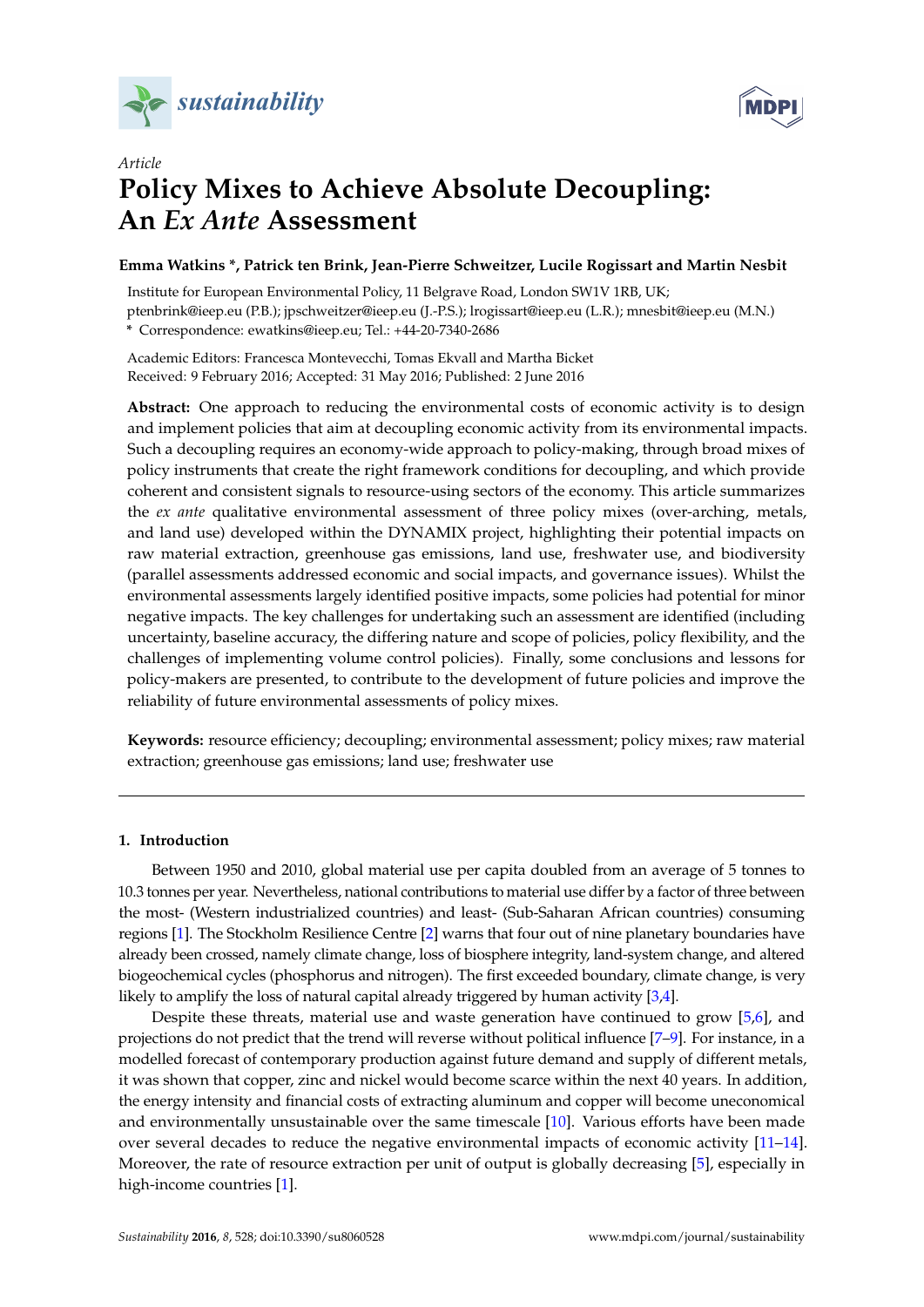Such a reduction of the ratio between resource input and economic output is known as "relative decoupling". However, as this does not prevent rebound effects, most of the literature is now calling for "absolute decoupling" of material extraction from GDP [\[15–](#page-13-1)[17\]](#page-13-2). Some authors claim that the goal should be a strict decrease in resource extraction [\[18\]](#page-13-3)—arguing that decoupling is not relevant in periods of recession—or "absolute decoupling within the limits of biocapacity" [\[19](#page-13-4)[,20\]](#page-13-5), while some focus instead on the circularity of the economy [\[21\]](#page-13-6). Similarly, there is a debate on the appropriate indicators to assess material flows [\[22\]](#page-13-7). Taking into account the tendency to shift from domestic to foreign extraction as income increases, some authors recommend a focus on material consumption rather than extraction [\[23\]](#page-13-8). As different products and materials have different environmental impacts, some of the literature favors indicators to assess impacts [\[18](#page-13-3)[,24\]](#page-13-9).

Decoupling has also become increasingly acknowledged in grey literature and public policy, including in the European Union [\[25–](#page-13-10)[27\]](#page-13-11) and at the international level [\[28](#page-13-12)[–30\]](#page-13-13). However, absolute decoupling has rarely been achieved in the EU [\[19\]](#page-13-4). The literature on policy efficiency globally recommends policy mixes [\[4\]](#page-12-3), with different implementation scales [\[31\]](#page-13-14), combining market-based tools and educational instruments [\[15\]](#page-13-1), targeting both consumption and production [\[8,](#page-12-10)[15\]](#page-13-1), as well as the different stages of the materials life cycle [\[32\]](#page-13-15).

Therefore, achieving an absolute decoupling of human activity from environmental impacts is a huge challenge that requires an economy-wide approach to policymaking. In turn, this necessitates the development of broad mixes of policy instruments which are capable of both creating the right framework conditions for decoupling, and providing coherent and consistent signals to resource-using activities in widely different sectors of the economy [\[14](#page-13-0)[,33](#page-13-16)[,34\]](#page-13-17).

In an effort to contribute to a growing agenda which aims towards absolute decoupling across a range of resources and their environmental impacts, in 2012 the European Union's Seventh Framework Program for research, technological development and demonstration funded the DYNAMIX research project—DYNAmic policy MIXes for absolute decoupling of the environmental impacts of EU resource use from economic growth. From 2012 to 2016 the project investigated how decoupling policies can be designed and implemented in the form of policy mixes. It used both quantitative and qualitative methods to assess and model the effectiveness of a set of defined policy mixes. This paper investigates three policy mixes aimed at achieving absolute decoupling: land use, metals, and overarching policy mixes. This set of policies (see Table [1\)](#page-1-0) was defined in 2015 in a report which called for an *ex ante* assessment that would be in part quantitative (based on existing models), but also to a large extent qualitative [\[35\]](#page-14-0).

<span id="page-1-0"></span>

| <b>Over-Arching Policy Mix</b>                                                                                                                                                                                                                                                                                                                                                                                                                                                                                                                                                                                               | <b>Metals Policy Mix</b>                                                                                                                                                                                                                                                                                                                                                       | <b>Land Use Policy Mix</b>                                                                                                                                                                                                                                                                                                                                                                                                                                                                                                                                                                                                                                                                                                                                                                                                |
|------------------------------------------------------------------------------------------------------------------------------------------------------------------------------------------------------------------------------------------------------------------------------------------------------------------------------------------------------------------------------------------------------------------------------------------------------------------------------------------------------------------------------------------------------------------------------------------------------------------------------|--------------------------------------------------------------------------------------------------------------------------------------------------------------------------------------------------------------------------------------------------------------------------------------------------------------------------------------------------------------------------------|---------------------------------------------------------------------------------------------------------------------------------------------------------------------------------------------------------------------------------------------------------------------------------------------------------------------------------------------------------------------------------------------------------------------------------------------------------------------------------------------------------------------------------------------------------------------------------------------------------------------------------------------------------------------------------------------------------------------------------------------------------------------------------------------------------------------------|
| Boosting extended producer<br>responsibility (EPR)<br>EU-wide introduction of feebate<br>schemes for selected product categories<br>Local currencies for labor-based services<br>Reduced VAT for the most<br>environmentally advantageous products<br>and services<br>Step-by-step restriction of advertising<br>and marketing of certain products<br>Enabling a shift from consumption<br>to leisure<br>A program to enhance skills on resource<br>efficiency enhancement<br>A "circular economy tax trio"-taxes on<br>the extraction and import of selected<br>virgin materials and on landfilled and<br>incinerated waste | Green fiscal reform:<br>internalization<br>of external<br>environmental costs<br>Green fiscal reform:<br>materials tax<br>Product standards to<br>regulate the design of<br>specific products<br>and components<br>Increased spending on<br>research and<br>development (R and D)<br>Establishment of (local)<br>sharing systems for<br>cars, bicycles, tools<br>and equipment | Production-side policies:<br>A stronger and more effective environmental and<br>climate dimension for EU land management in the<br>Common Agricultural Policy (CAP)<br>Improvements to the EU National Emissions<br>$\bullet$<br>Ceiling Directive<br>Encouraging the establishment of Payment for<br>$\bullet$<br>Ecosystem Services programs<br>Regulation for Land Use, Land Use Change, and<br>$\bullet$<br>Forestry (LULUCF)<br>Stronger pesticide reduction targets, and guidance<br>to farmers on integrated pest management<br>Consumption-side policies:<br>A targeted information campaign to influence food<br>٠<br>behavior towards: reducing food waste and<br>changing diets<br>Development of food redistribution programs/food<br>donation to reduce food waste<br>Value added tax (VAT) on meat products |

| <b>Table 1.</b> Summary of policies within each policy mix. |  |  |  |
|-------------------------------------------------------------|--|--|--|
|                                                             |  |  |  |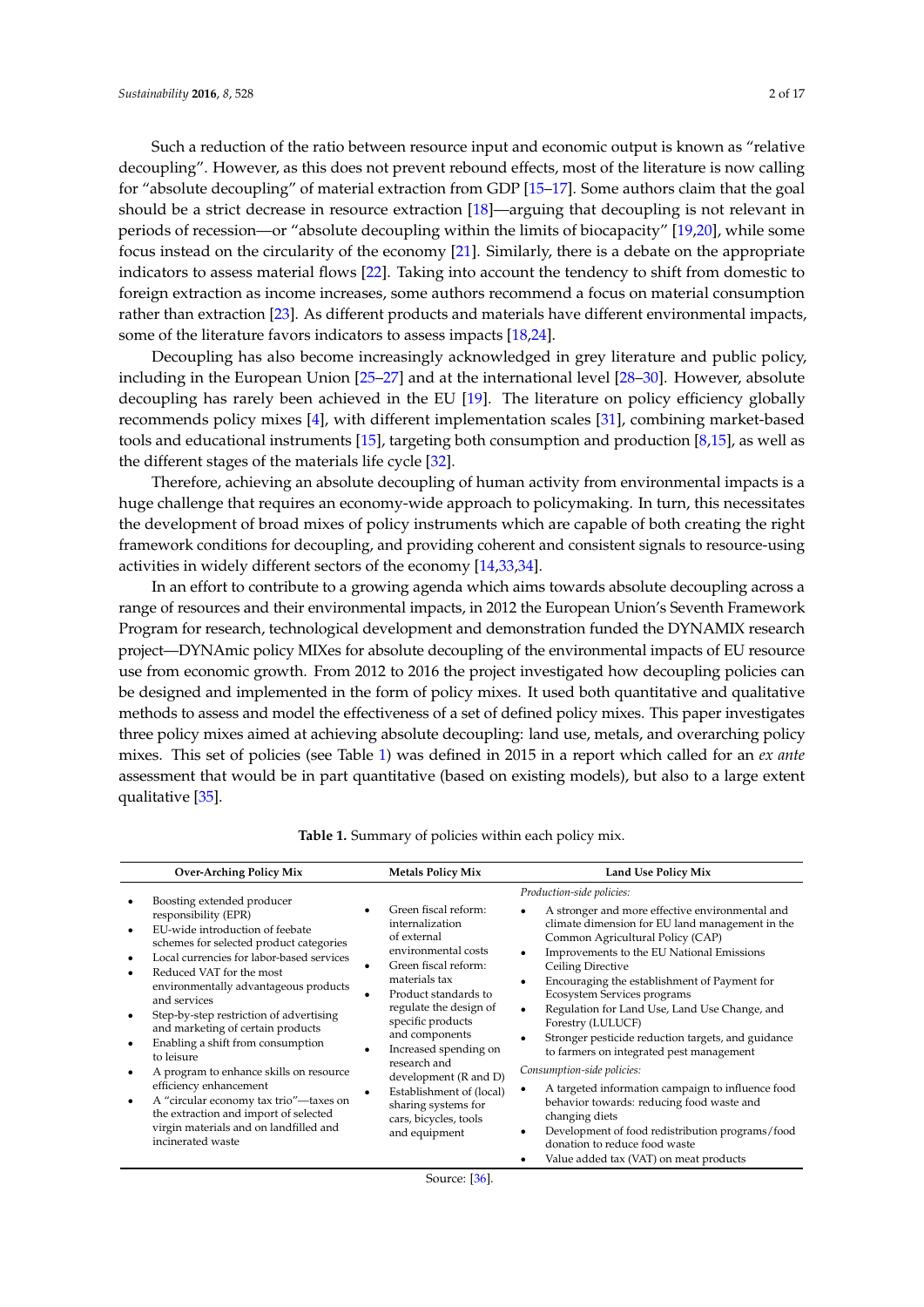In order to estimate the efficiency of policies before implementing them, the EU has undertaken *ex ante* impact assessments since 2002 [\[37\]](#page-14-2). *Ex ante* assessments of policy mixes for resource efficiency and decoupling are relatively rare. A few *ex ante* assessments of decoupling policies relative to land use have already been undertaken [\[38](#page-14-3)[,39\]](#page-14-4), whilst such assessments seem to be lacking for policies linked to metals or broader consumption and production structures. The present paper builds on the DYNAMIX *ex ante* assessments of land use [\[40\]](#page-14-5), metal and other materials [\[41\]](#page-14-6), and overarching policy mixes [\[42\]](#page-14-7). Within DYNAMIX, *ex ante* assessments were undertaken of the environmental impacts, economic impacts, social impacts, legal feasibility, and public acceptability of the various policies within the three selected policy mixes.

This paper draws on the results of the qualitative element of the project, and specifically the *ex ante* assessment of environmental impacts. The individual policies included in each of the policy mixes assessed are shown in Table [1.](#page-1-0) Section [2](#page-2-0) of this article presents the approach taken within the DYNAMIX project to the assessment of the potential environmental impacts of the policies, both individually and as part of their respective policy mixes. Section [3](#page-3-0) summarizes the qualitative *ex ante* environmental assessment undertaken. Section [4](#page-7-0) outlines the key challenges identified during the DYNAMIX assessments for evaluating the effects of policy mixes over time. Finally, Section [5](#page-10-0) draws some conclusions and presents a set of lessons for policy-makers to help inform future *ex ante* assessments.

## <span id="page-2-0"></span>**2. Approach to Assessing Potential Environmental Impacts of Policies and Mixes**

The core approach used in the DYNAMIX project for assessing the expected environmental impacts of each of the policies from the three mixes selected for detailed evaluation was to review available evidence on the potential impacts—*i.e.*, level of environmental improvements and evidence on decoupling. This primarily involved reviewing existing literature and case examples, to identify past impacts of similar policy approaches and estimate from that the likely environmental impacts, both positive and negative, of each individual policy. The assessments also aimed to identify the conditions necessary to generate an environmental improvement (e.g., public engagement/trust, successful implementation of other policies, funding/incentives, *etc.*), and identified the assumptions made during the course of the assessment of each policy to help put the result in context. The main focus for the assessment was on impacts related to the key DYNAMIX environmental objectives on raw material use, greenhouse gas emissions, land use, and water use (see Table [2](#page-2-1) below). In addition, some of the land use policies were assessed for their impacts on biodiversity.

<span id="page-2-1"></span>

| <b>DYNAMIX Environmental Objective</b>                                                     | Indicator                                                                           |
|--------------------------------------------------------------------------------------------|-------------------------------------------------------------------------------------|
| Extraction of raw materials: Reducing use of virgin<br>metals by $80\%$ (base 2010)        | Change in the extraction of raw materials                                           |
| Greenhouse gas emissions (GHG): 2 tonnes<br>CO <sub>2</sub> -eqivalent per capita per year | Change in GHG emissions                                                             |
| Land use: Zero net demand of non-EU arable land                                            | Change in the global land requirement required<br>for EU consumption and production |
| Freshwater use: No region should experience water stress                                   | Change in the water use                                                             |
|                                                                                            |                                                                                     |

**Table 2.** The objectives and indicators for the assessment.

Source: building on [\[20\]](#page-13-5).

A simple qualitative scoring system, shown in Box [1,](#page-3-1) was used to identify the likely direction and magnitude of the change in each of these areas compared with an alternative future in which the instrument is not implemented. Upward arrows indicate a beneficial change (*i.e.*, reduction in the extraction of raw materials, greenhouse gas emissions, land use, water use or negative impacts on biodiversity), whilst downward arrows indicate a detrimental change. This was largely a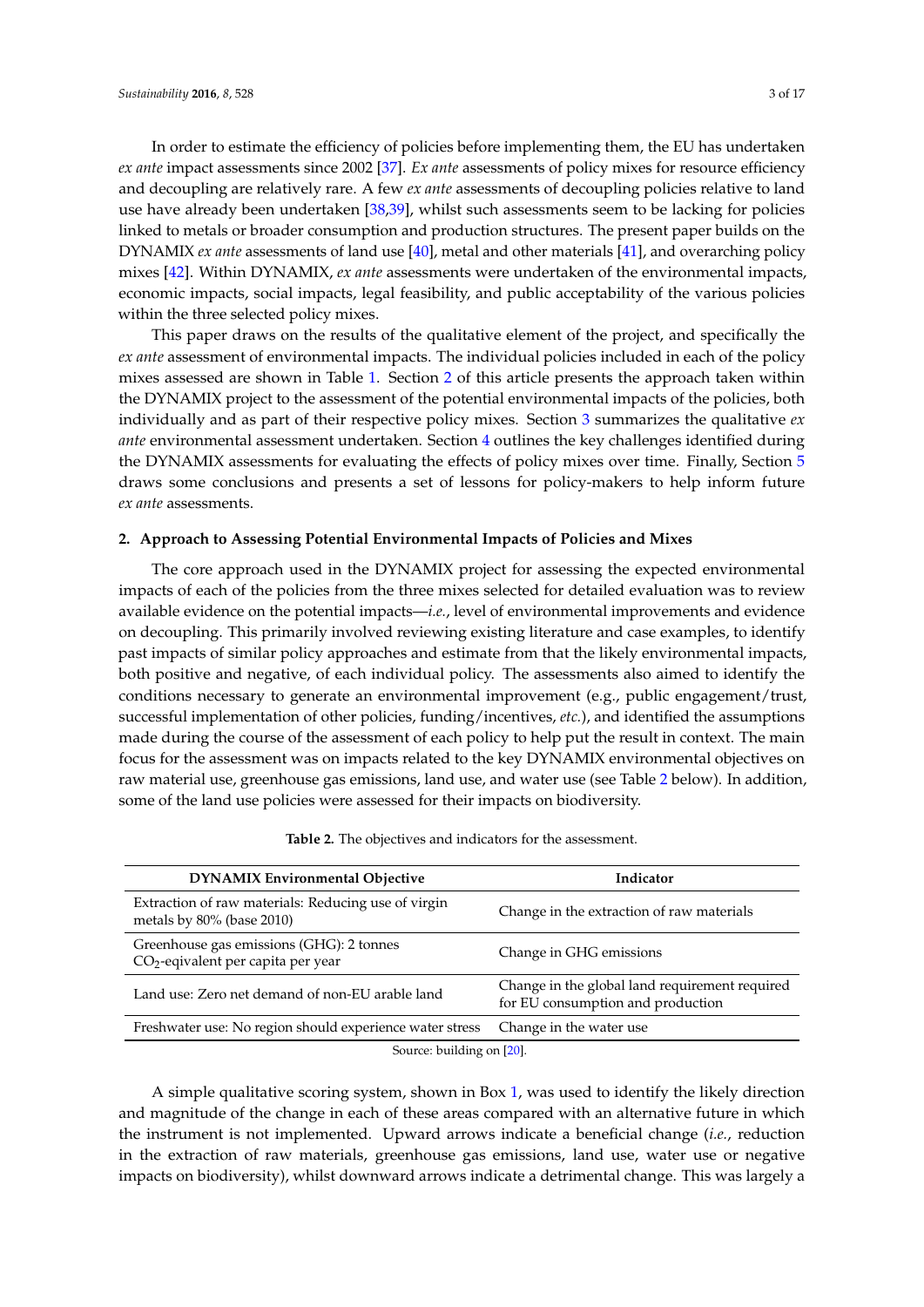qualitative assessment based on reviewing various literature assessing previous policies, including some quantitative elements, complemented by the evaluation team's understanding of the effectiveness of different instruments based on past evaluations and judgment.

**Box 1.** "Scoring" the impacts of each policy—a qualitative grading system (Source: [\[36\]](#page-14-1)).

<span id="page-3-1"></span>Estimated magnitude of change ( $\mathcal{P}$  = beneficial;  $\mathcal{L}$  = detrimental):  $\sqrt{777}$  or  $\sqrt{3}\sqrt{2}$  = High (above 100% deviation from business as usual (BaU))  $\angle$   $\angle$   $\angle$  or  $\angle$   $\angle$  = Medium high (50%–100% deviation from BaU)  $\angle$  or  $\searrow$  = Medium low (10%–50% deviation from BaU)  $\gamma$  or  $\zeta$  = Low (less than 10% deviation from BaU)

These qualitative assessments are intended to provide an overview of the potential impacts of each of the policies, and each of the three policy mixes, to demonstrate how they can help to move towards absolute decoupling. The aims were to provide an initial assessment of the magnitude of likely benefits, and to help identify which instruments, and mixes of instruments, have the greatest potential for environmental gains. This, in turn, helped to create a basis for the subsequent in-depth quantitative analysis undertaken within the DYNAMIX project [\[43\]](#page-14-8). It should be noted, however, that the qualitative assessments were not intended to provide directly comparable results between the policy mixes. As explained in the next section, there are various reasons why attempting a direct comparison between the impacts of the various policies is not in practice possible, or indeed helpful.

## <span id="page-3-0"></span>**3. The Assessments**

Overall, the qualitative environmental assessments carried out within DYNAMIX largely identified positive impacts from the individual policies (see Figure [1\)](#page-4-0); although there are some (particularly in the land use mix—see further comment below) where potential for minor countervailing negative impacts was identified. This overall, rather positive, assessment is perhaps unsurprising, since the policies and mixes selected for the assessment were chosen for the very reason that they were likely to be successful.

The range of different expected impacts is particularly interesting. For example, with VAT on meat, given the carbon intensity of beef production [\[44\]](#page-14-9), a reduction in demand induced by VAT is likely to have a major effect on GHG emissions as demand shifts to other sources of protein which are less carbon intensive. However, for raw materials, the net effect is unclear, as beef production is not unambiguously more or less resource intensive than other protein sources. With regard to water and land use, beef production does tend to be more resource intensive [\[45](#page-14-10)[,46\]](#page-14-11), but the difference with the production of other sources of protein is generally less significant than the differences in carbon intensity for different proteins—hence the positive, but lesser, impacts of the VAT instrument on these criteria.

The qualitative identification of the expected impacts from the policy instruments against the various environmental criteria helps to identify areas that merit in-depth assessment and policy attention. The qualitative *ex ante* assessment should, therefore, be seen as a first step in a wider assessment of which instruments can support the objectives of decoupling for different criteria, *i.e.*, a scoping phase. As noted in Figure [1,](#page-4-0) policy makers concerned about biodiversity impacts could more usefully focus on pesticide use (the policy that ranked highest in terms of positive biodiversity impacts); extender producer responsibility (EPR) can be expected to be one of the most useful policies to bring about a positive impact on the availability and security of supply of raw materials, but would have less relevance for land use, freshwater, or biodiversity policy concerns.

As noted above, it is challenging to attempt direct comparability between the assessments of different policies for the same criteria (e.g., VAT on meat and materials tax within the metals policy mix), given the different scope of the instruments considered. The DYNAMIX assessments, therefore,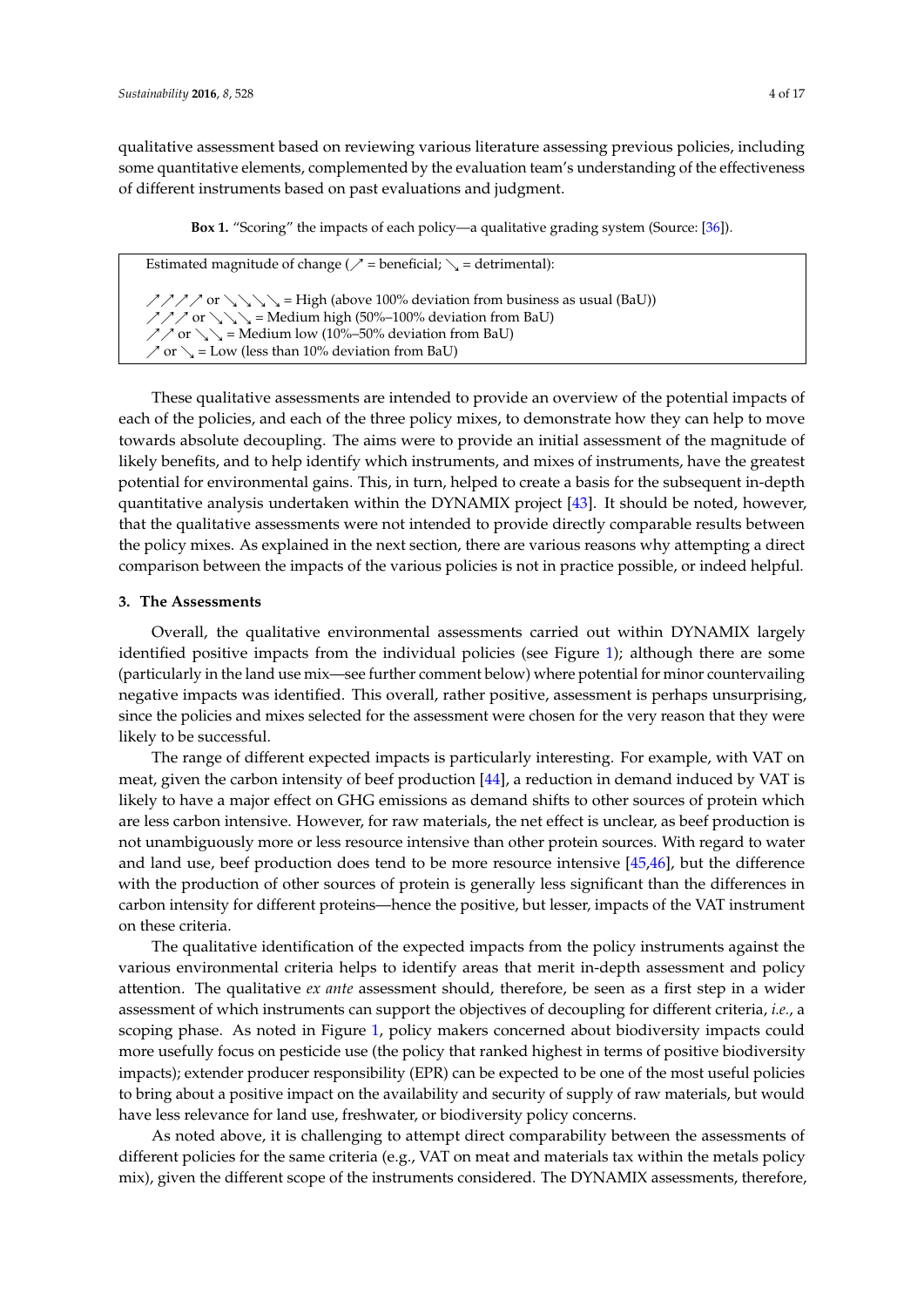typically took the approach of assessing the impact in relation to the sectors and products covered by the specific policy being assessed. It should be noted, however, that this may have had the effect of ascribing higher impacts to policies with relatively limited scope; for example whilst the impact of applying extended producer responsibility to a new set of products or materials could be large for those specific products or materials, it is unlikely to be large in terms of the economy taken as a whole. This means it is potentially misleading to set the headline assessments alongside each other and invite comparisons. Figure 1 below should therefore be read as a record of the individual assessments of each policy, rather than as a tool for comparing them or selecting the most promising policies.

<span id="page-4-0"></span>

|                                        | (Potential) Environmental impacts |                          |                          |                          |                          |
|----------------------------------------|-----------------------------------|--------------------------|--------------------------|--------------------------|--------------------------|
|                                        | <b>Raw materials</b>              | <b>GHG</b> emissions     | Land use                 | Freshwater use           | <b>Biodiversity</b>      |
| Land use policy mix                    |                                   |                          |                          |                          |                          |
| Information campaign on food waste     | $\overline{\mathbf{z}}$           | <b>77</b>                | $\overline{\mathbf{z}}$  | $\overline{\mathbf{z}}$  | na                       |
| Food redistribution                    | $\overline{\mathbf{z}}$           | ススス to スス                | ススス to スス                | フフフ to フフ                | na                       |
| VAT on meat                            | $7$ or $\vee$                     | 777 to 77                | 77 <sub>to</sub> 7       | $7$ to $77$              | na                       |
| An improved CAP                        | $\overline{\mathbf{z}}$           | スス                       | $\sqrt{2}$ or $\sqrt{2}$ | $\overline{\phantom{a}}$ | <b>77</b>                |
| An improved NEC Directive              | $\overline{\mathbf{z}}$           | $\overline{\mathbf{z}}$  | $\overline{\mathbf{z}}$  | <b>777</b>               | $\overline{\phantom{a}}$ |
| Payment for Ecosystem Services         | Z.                                | Z.                       | $\sqrt{2}$ or $\sqrt{2}$ | Z.                       | <b>77</b>                |
| <b>LULUCF</b> regulation               | 겨 (?)                             | 77                       | z                        | 겨 (?)                    | $\overline{\phantom{a}}$ |
| Pesticide reduction and guidance*      | $\overline{\mathbf{z}}$           | A or N                   | A or N                   | $\overline{\phantom{a}}$ | スススス                     |
| <b>Metals policy mix</b>               |                                   |                          |                          |                          |                          |
| Internalisation of environmental costs | スス                                | 77                       | π                        | 77                       | na                       |
| <b>Materials tax</b>                   | Z.                                | Z.                       | Z.                       | $\overline{\phantom{a}}$ | na                       |
| <b>Sharing systems</b>                 | $\overline{\phantom{a}}$          | $\overline{\phantom{a}}$ | $\overline{\phantom{a}}$ | Ζ                        | na                       |
| Increased R&D spending                 | <b>777</b>                        | 77                       | z                        | $\overline{\mathbf{z}}$  | na                       |
| <b>Product standards</b>               | <b>777</b>                        | 77                       | $\overline{\mathbf{z}}$  | $7$ to $77$              | na                       |
| <b>Overarching policy mix</b>          |                                   |                          |                          |                          |                          |
| Skills enhancement                     | Z.                                | Z.                       | Z.                       | Z.                       | na                       |
| Consumption to leisure                 | $\overline{\phantom{a}}$          | $\overline{\phantom{a}}$ | $\overline{\mathbf{z}}$  | $\overline{\phantom{a}}$ | na                       |
| <b>Restricting advertising</b>         | スス                                | 77                       | 77                       | 77                       | na                       |
| Local currencies                       | 겨 (?)                             | 7(?)                     | $\sqrt{2}$ or $\sqrt{2}$ | 7(?)                     | na                       |
| Circular economy tax trio              | <b>777</b>                        | $\overline{\phantom{a}}$ | Z.                       | $\overline{\phantom{a}}$ | na                       |
| <b>Feebate schemes</b>                 | $\overline{\phantom{a}}$          | スス to ススス                | $\overline{\phantom{a}}$ | $\overline{\mathbf{z}}$  | na                       |
| <b>Reduced VAT</b>                     | 7 to 77                           | スス                       | Ζ                        | ᅔ겨                       | na                       |
| Extended producer responsibility       | ススス                               | スス                       | π                        | Z.                       | na                       |

Key:

| Likely very positive | Likely somewhat positive                                                         |
|----------------------|----------------------------------------------------------------------------------|
| Likely positive      | Assessment uncertain                                                             |
|                      | SMD Alex expected on 2020 for each functionality and 2020 205 for motor couldn't |

'NB Also assessed as  ${\mathcal{P}}{\mathcal{P}}{\mathcal{P}}$  for soil functionality and  ${\mathcal{P}}{\mathcal{P}}{\mathcal{P}}{\mathcal{P}}$  for water quality

**Figure 1.** Overview of the qualitative environmental assessments. Source: developed from [\[36\]](#page-14-1). **Figure 1.** Overview of the qualitative environmental assessments. Source: developed from [36].

The alternative approach, of assessing all measures on their impacts at an economy‐wide level, The alternative approach, of assessing all measures on their impacts at an economy-wide level, would have had the alternative drawback of preventing a nuanced summary of the impacts of would have had the alternative drawback of preventing a nuanced summary of the impacts of measures which are only intended to affect a limited number of products or sectors. However, the DYNAMIX assessment has suggested that the impacts of most individual policies are likely to be fairly modest: there are few magic bullets, even given the likely optimism bias of the research team. Thus, the impacts of the policy mixes and comparison between them must be considered with reference to the size of the sectors or products which they address.

Although each individual policy in each of the three policy mixes has been assessed, it remains difficult to draw conclusions on the interactions between policies, given the various uncertainties and assumptions involved. Nevertheless there are some policies, for example, skills enhancement in the overarching mix, or increased spending on research and development in the metals mix, which are clearly aimed at enabling greater impacts from other policies within their respective mix.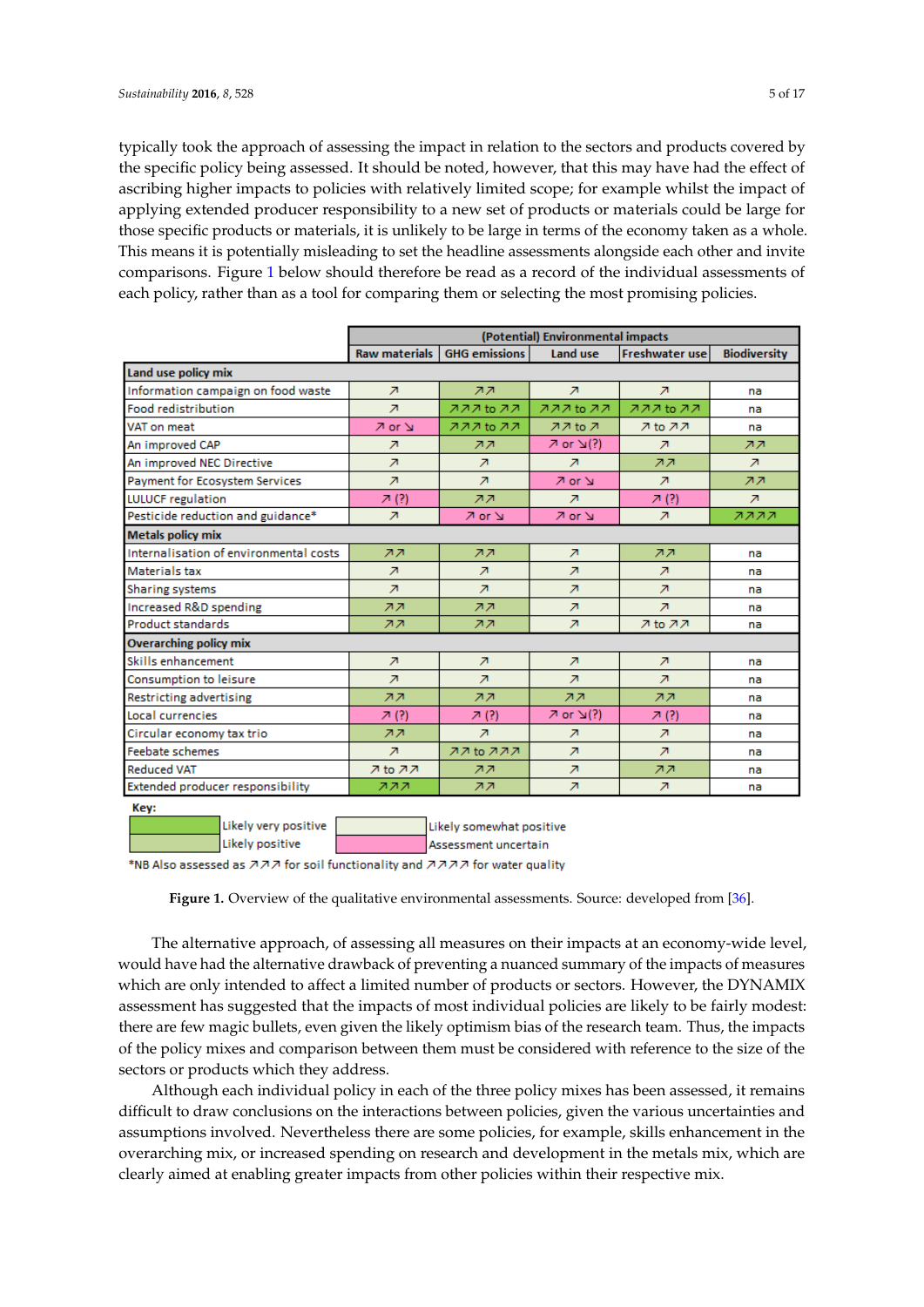The following sections summarize some of the most interesting and policy-relevant findings of the qualitative environmental assessments of the policies. The full assessments are available as DYNAMIX project deliverable D5.1 [\[36\]](#page-14-1).

#### *3.1. Land Use Policy Mix*

Land use change is a major driver of climate change [\[47\]](#page-14-12), reduction in water quality [\[48\]](#page-14-13) and biodiversity depletion [\[49,](#page-14-14)[50\]](#page-14-15). While FAO [\[51\]](#page-14-16) estimates that food production will have to increase by 70% between 2009 and 2050, it has to compete with other land uses, including bioenergy crops, mineral extraction and fiber production. There is significant research on the methodology of land use change assessment and modelling [\[38](#page-14-3)[,52](#page-14-17)[,53\]](#page-15-0), in particular looking at the European Union [\[54–](#page-15-1)[57\]](#page-15-2). While some argue that intensification of agricultural processes in low income countries is the key [\[58\]](#page-15-3), others emphasize the importance of diet [\[59\]](#page-15-4), although recognizing that meat consumption is relatively inelastic to price changes [\[60\]](#page-15-5). Many authors underline the effects that European policies have outside the EU [\[55\]](#page-15-6), as well as a significant shift of agricultural lands from developed to developing countries [\[56\]](#page-15-7), in spite of decreasing self-sufficiency in the latter [\[59\]](#page-15-4).

Most of the production-side policies in the DYNAMIX land use policy mix (in principle, those most directly affecting land use itself) are characterized in the assessment by low, or in some cases ambiguous, impacts on both land use and greenhouse gas emissions. On the one hand, this is due to the scale of the trends being addressed; the likely land use impacts tend to be marginal, even over longer periods, in comparison to the overall scale of agricultural land use, particularly given the global nature of trade in most agricultural products. On the other hand, the relatively low level of impact is due to the feedback issues identified above in relation to reduced productivity and reduced production.

The proposed policy to improve the NEC Directive (which would include a progressive tightening of emissions targets, enhanced regulation of Member States' emissions, action under the CAP to incentivize compliance, and additional Member State action to reduce emissions to air and water) was assessed as one of the policies most likely to have a beneficial impact, in particular through reduced water pollution from nitrates and improved air quality (through a reduced incidence of acidification and reduced tropospheric ozone concentrations). These impacts are likely to have associated benefits for biodiversity; for example Stevens *et al.* [\[61\]](#page-15-8) identified a broadly linear function of inorganic nitrogen deposition and plant species richness in UK grasslands. Exposure to high ozone concentrations reduces rates of photosynthesis in plant species [\[62\]](#page-15-9).

The impacts from consumption-side policies within the land use mix need to be treated with caution, since they have been assessed largely on the basis of the impacts associated with the targeted products, rather than wider impacts from agricultural land use. However, they seem to provide initial signals that consumption policies are potentially the most beneficial (albeit likely to be those which face greatest levels of initial public acceptability challenges).

For example, the food redistribution policy was assessed as having considerable potential with regards to its impacts on greenhouse gas emissions, land use, and freshwater use, since it has the potential to significantly reduce food waste. Food waste creates direct environmental damage through emissions associated with waste treatment; it has been estimated that each tonne of food waste prevented results in 4.2 tonnes of  $CO_2$ -equivalent (CO<sub>2</sub>e) emissions avoided compared with landfilling, or 500 kg avoided for each tonne processed through anaerobic digestion [\[63\]](#page-15-10). In addition, food waste represents a significant waste of the natural resources used in food production. Regarding greenhouse gas emissions, the global carbon footprint of food produced and not eaten has been estimated at 3.3 billion tonnes of CO<sub>2</sub>e, making food loss and waste the third top emitter of greenhouse gas emissions after the USA and China [\[64\]](#page-15-11). With regard to land and freshwater use, the FAO [\[64\]](#page-15-11) has estimated that around 1.4 billion hectares of land (only a little less than the total land area of Russia) and around 250 km<sup>3</sup> of water are used annually to produce food that is subsequently lost or wasted [\[64\]](#page-15-11). Reducing food waste arisings could, thus, bring about reductions in the greenhouse gas emissions, land use and freshwater use associated with food production, if less food needed to be produced due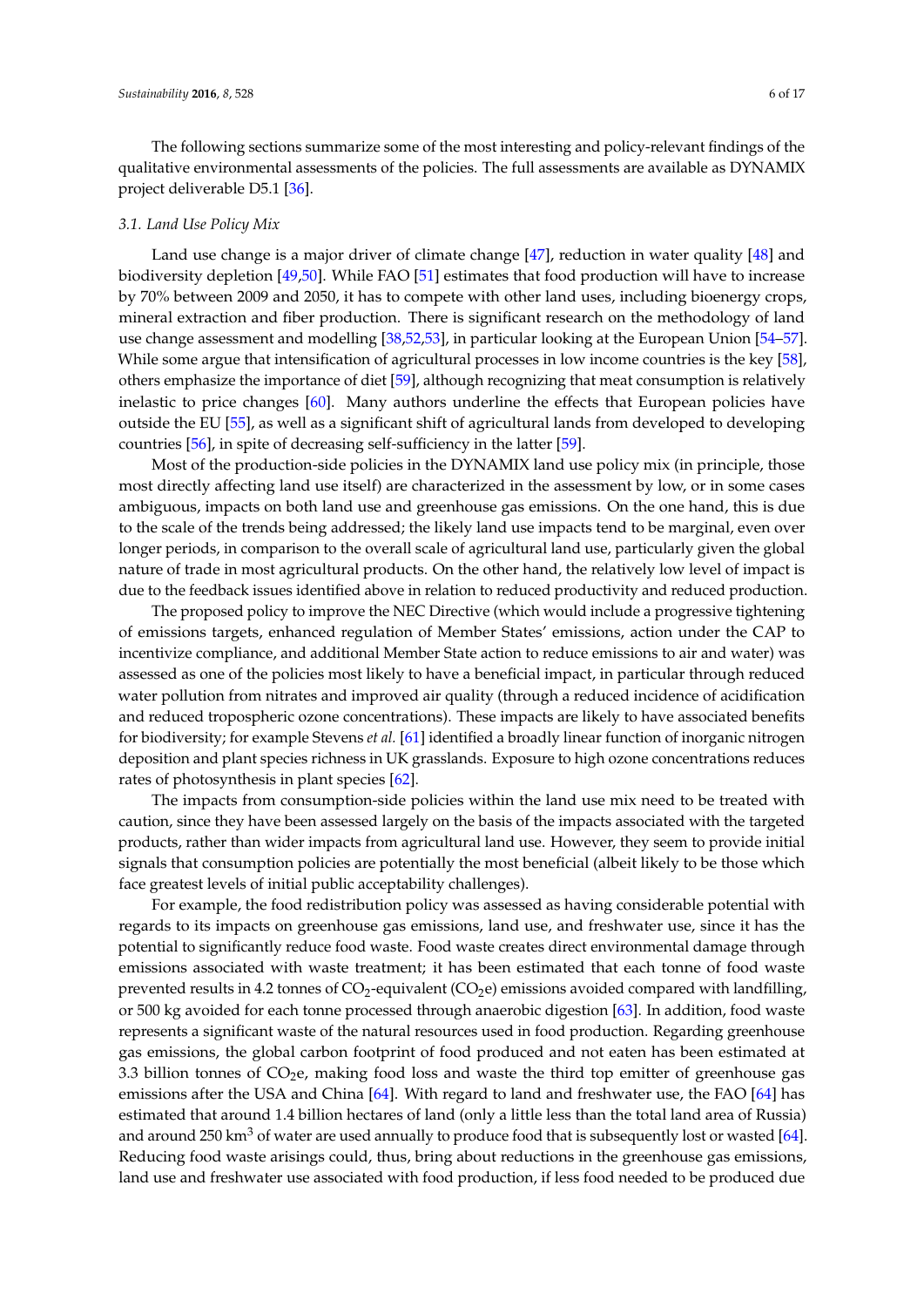to reduced wastage resulting from the food redistribution and donation policy. However, finding the best approaches to reducing food waste in practice remains challenging, since it requires significant

## *3.2. Metals Policy Mix*

Metals are a finite resource, and metal extraction saw the highest growth rate of all material used between 1980 and 2002 [\[5\]](#page-12-4). Moreover, the demand for industrially-important metals, such as steel, is expected to at least double, and aluminum triple, globally, by 2050 [\[65](#page-15-12)[,66\]](#page-15-13). With the current technology, the entire stocks of zinc and copper would be needed to provide to the global population with the services so far enjoyed by highly-industrialized countries [\[67\]](#page-15-14). More than potential scarcity, the main threat lies in the ability to achieve the 50% reduction of GHG emissions between 2000 and 2050 required to meet the target of stabilizing the global mean temperature rise to  $2 \degree C$  above preindustrial levels [\[65\]](#page-15-12). If sectors were to contribute proportionally, the aluminum industry would have to achieve an 85% reduction in its emission intensity. Recycling aluminum from post-consumer scrap could improve energy intensity by 90% [\[66\]](#page-15-13) but like other metals, recycling potential is dependent on in-use stocks, so other strategies, such as the reduction of primary material output, should be supported simultaneously [\[65\]](#page-15-12).

adaptation of consumer behavior; policy experimentation is, therefore, likely to be essential.

Within the metals policy mix, many of the instruments considered are generic approaches that can theoretically be applied to a range of products and sectors. The implementation challenges of, for example, the full internalization of environmental costs were not addressed in detail in the DYNAMIX assessment, and can be assumed to add an element of uncertainty to the political acceptability issues already addressed in the policy mix. The metals mix relies more explicitly than the other two mixes on the synergies between policies, since several of the policies will work simultaneously on the same sectors of the economy, potentially resulting in cumulative impacts which could be mutually reinforcing. The qualitative assessments suggest that each of the policies in this mix has the potential for modest positive environmental impacts, in particular in terms of raw material use and greenhouse gas emissions. This is due in large part to a potential reduction in material extraction and demand for virgin metals that should result from increased reuse and recycling of metals that should result from the policies assessed.

For example, the DYNAMIX policy on product standards proposes the development of standards to regulate the design of specific products and components, for example, standards to improve modularity to increase reparability and reuse of components, to reduce the unnecessary use of material, and use alternatives to metals when appropriate (e.g., shifting from copper water-piping to polymer piping) [\[36\]](#page-14-1). The aim of the policy is, therefore, to reduce the use of virgin metals through product redesign, increased longevity, and increased recycling. It has been estimated that around 80% of a product's environmental profile is set during the concept creation stage [\[68\]](#page-15-15). If product standards were to include requirements for recycled material content, this could drive material savings and reduce greenhouse gas emissions; for example recycling source-segregated waste could save up to 8143 kg  $CO<sub>2</sub>e$  per tonne of aluminum cans and foil collected [\[69\]](#page-15-16), whilst recycling PET fibers from plastic bottles offers 40%–85% non-renewable energy and 25%–75% material savings [\[70\]](#page-15-17).

#### *3.3. Overarching Policy Mix*

Research into reducing the environmental impacts of economic activity has typically considered both production and consumer orientated policies. There are disagreements as to which aspect should be the primary focus of environmental policy. Supporters of consumer-orientated policies, such as labelling or consumer awareness campaigns, recognize that a "critical mass of informed, ecologically conscious consumers can apply pressure on producers" [\[71\]](#page-15-18). Neoliberal economic thinking might also err away from market restrictions, leaving the onus on consumers to make informed choices. In contrast, presenting the consumer as the most important agent in the market is not without its risks [\[72\]](#page-15-19). Akenji [\[71\]](#page-15-18) describes this as "consumer scapegoatism", arguing that a market of supposedly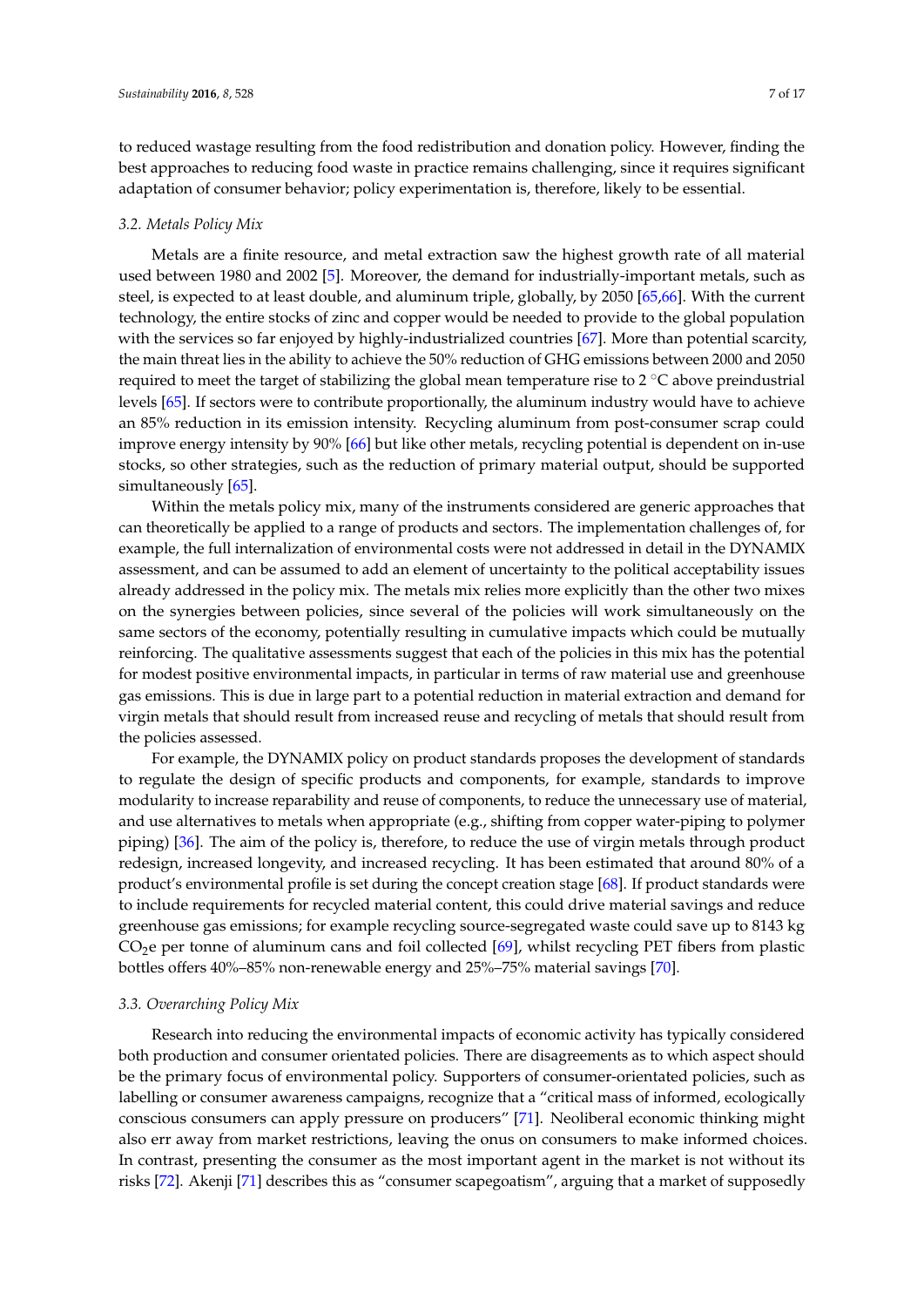ecologically certified or efficient products might not necessarily result in reduced negative externalities, for example if there is an absolute increase in overall consumption. However, some analyses have identified real opportunities to reduce externalities, such as GHG emissions, through consumer choice [\[73,](#page-15-20)[74\]](#page-15-21). For example, Girod [\[73\]](#page-15-20) identifies a range of between five and 17 tonnes of  $CO<sub>2</sub>e$ between high and low consumption households in Switzerland. Lorek and Spangenberg [\[75\]](#page-15-22) recognize that sustainable production and consumption systems are needed. They argue that sustainable consumption cannot be limited to consumers, as this considers just one part of the product chain. Like other research on efficiency, as well as life cycle analysis, opportunities exist across product chains [\[74\]](#page-15-21). The policy mixes considered within the DYNAMIX project were identified in order to consider multiple aspects of the economy—thus, avoiding an explicit focus on either production or consumption policies.

Many of the policies within the DYNAMIX overarching policy mix are, by design, fairly generic approaches which can be applied to a range of individual products (for example feebate systems, producer responsibility, and restrictions on advertising). Impacts are therefore linked to the range of products to which they can be applied in practice, and are also likely to be highly dependent on feasibility, and on public acceptability. It should be noted that the qualitative environmental assessments of several of the policies were made on the basis of the specific product groups to which the particular policy would be applied, which may have resulted in slightly more optimistic assessments than would have been the case if the impact had been assessed at the scale of the European economy as a whole. In addition, it was typically assumed that the policies would gain public support and would be successful to at least some degree in achieving their aims. For example, the assessment of restricting advertising for certain products may be overly optimistic, since it assumed that it would both be possible to restrict advertising on resource-intensive and luxury goods (such as sweets, fast food, jewelry, and sports cars), and that this would have a discernible impact on consumers' choices resulting in reduced purchase of such items and/or the purchase of more sustainable alternatives.

On the other hand, the positive assessments of some of the policies which have already been tried and tested to a certain extent are more easily justified. For example, extended producer responsibility has already proved to be successful for product groups including waste electrical and electronic equipment (WEEE) and end-of-life vehicles (ELV). Evidence exists that EPR can lead to reduced raw material extraction. The full implementation of the WEEE Directive is estimated to result in a reduction of 131–340 kilotons of lead per year in the EU [\[76\]](#page-15-23), whilst the first eight years of operation of the European Recycling Platform (2005–2013) saw the collection of 2 million tonnes of WEEE, equating to the recovery of 16 tonnes of gold, 130 tonnes of silver, and 160,000 tonnes of copper [\[77\]](#page-16-0). In 2007, 28 tonnes of platinum and 31 tonnes of palladium were recovered worldwide from automotive catalysts, representing almost 15% of the global mining production [\[78\]](#page-16-1). It is, therefore, reasonable to assume that if carefully designed and appropriately applied to additional product groups, such as graphic paper and oils, extended producer responsibility could generate additional positive environmental impacts. Studies have already indicated that EPR schemes for graphic paper and industrial oils can lead to recycling rates of over 80% for both materials [\[79\]](#page-16-2). One gallon of used oil can be processed to produce 0.25 gallons of new high-quality lubricating oil (as opposed to 42 gallons of crude oil required to make the same quantity, albeit alongside a range of other products) [\[80\]](#page-16-3). However, as noted above, the impacts may not be of the same magnitude as those for the product groups already targeted (on the assumption that the initial targeted products were chosen on the grounds of being particularly well-suited to the policy).

## <span id="page-7-0"></span>**4. Challenges in Assessing Potential Environmental Impacts—and How to Address Them**

There are numerous challenges when assessing the potential environmental impacts of a policy in an ex ante manner. This section identifies some of the key challenges that were identified during the DYNAMIX *ex ante* assessment, and outlines how the assessment attempted to address them to provide as reliable an assessment as possible of each of the individual policies, and of the three policy mixes.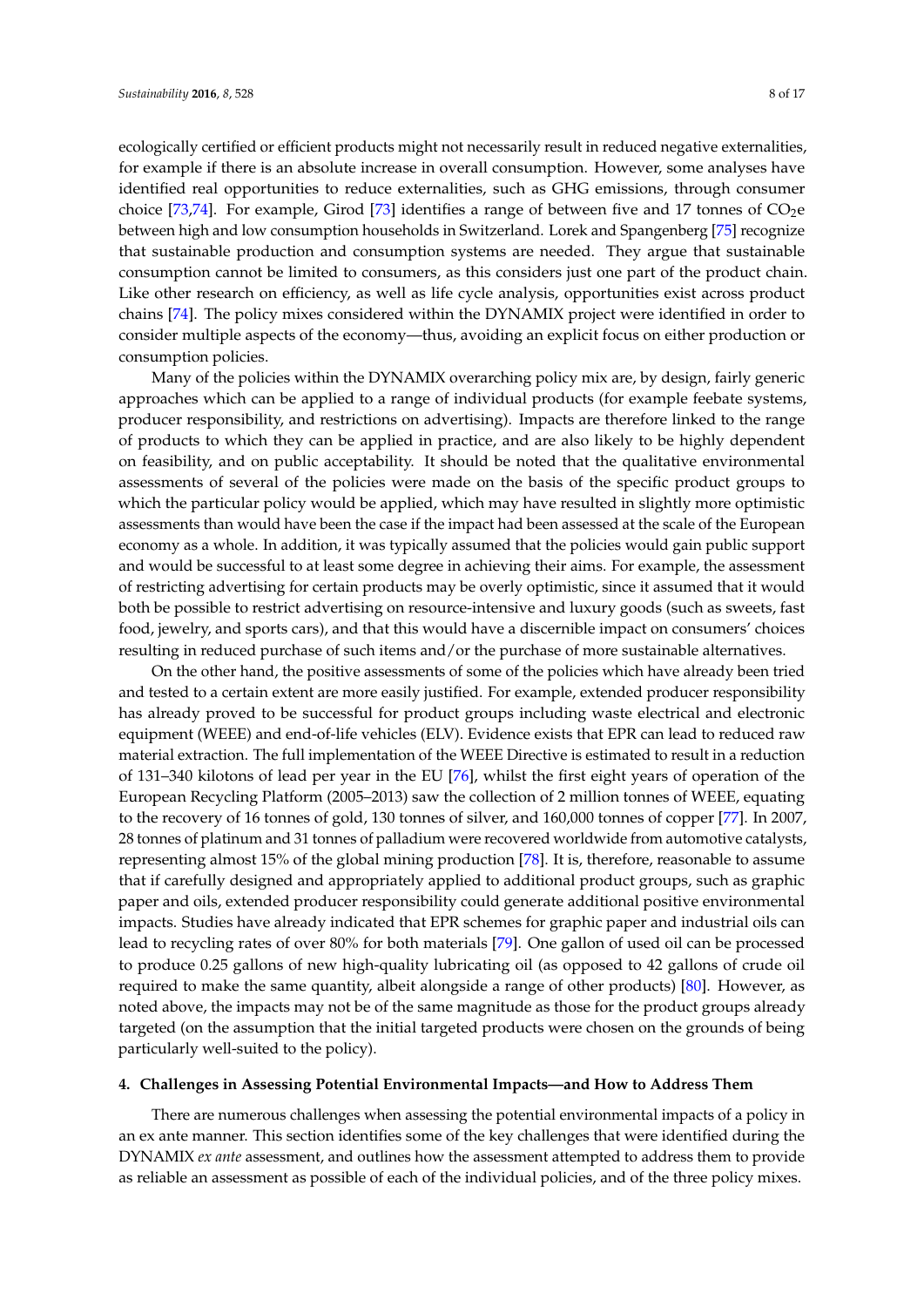#### *4.1. Uncertainty*

One of the key challenges identified during the DYNAMIX *ex ante* environmental assessment is the various drivers of uncertainty in the impact of policies. These include governance challenges, both in terms of the legal feasibility of introducing a policy, and in terms of the public acceptability of the policy, both of which are likely to have a significant impact on the implementation and effectiveness of an individual policy. In addition, such governance challenges depend in turn on the likely (or perceived to be likely) economic and social impacts, which may vary from country to country based on specific national conditions. Similarly, the perception of potential economic impacts depends on the existing and future economic conditions in which the policies will need to operate. This introduces another area of uncertainty, since economic developments can only be predicted to some degree. An additional complication is the existence of multiple layers of governance; individual EU countries function within the wider European economy [\[81\]](#page-16-4), which functions within the global economy, and additional uncertainty and complexity is added at each level.

Uncertainty over the feasibility of a specific policy in a specific context can be particularly difficult to predict. Prior to agreement being reached on the finer details of a policy's design, and prior to the testing of its implementation in practice, it is difficult to predict how feasible it will be to implement. In several cases (e.g., the broader application of extended producer responsibility policy in the overarching policy mix), the DYNAMIX environmental assessments assumed that it will be possible to implement policies before assessing their impacts. This is a valid simplification, since a detailed assessment of deliverability was left to the separate governance assessment. In some cases it is proposed that existing policies be extended to new sectors. It is worth noting that the existing policies are likely to have targeted the sectors where implementation is easiest and where the outcomes will be the most successful. This means that extending policies into new sectors may lead to relatively disappointing results in the new sectors targeted.

In the case of many of the policies selected for the DYNAMIX *ex ante* environmental assessment, there are also uncertainties over the nature and extent of the potential impacts, beyond the immediate first order effects targeted by the policies. One example of this problem is reducing the environmental footprint of land use in the EU, particularly in the agriculture sector. Many of the policies developed by DYNAMIX imply, or create risks of, reductions in the level of production. Even if a reduction in consumption is achieved (in response to the consumption policies which are also included in the land use mix), there would be an opportunity cost to that reduced production, and the impact on the global supply and demand of agricultural products needs to be taken into consideration. This could potentially have impacts through expanded land use in other economies (*i.e.*, displacing production to non-EU countries). Similarly, reduction in EU demand for metals may lead to reduced commodity prices, creating the potential for increased consumption elsewhere. One possible lesson to draw from this is that—as with climate change—the full benefits of resource efficiency policies, and their full cost implications, are likely to depend on the extent to which similar policies are adopted in other economies in the world.

There is also a difficulty in reliably identifying the behavioral responses that will result from the introduction of new policies. In some cases, it is possible that the introduction of a policy will not gain enough broad support to actually result in the amount of behavioral change needed to create a significant environmental impact. In the absence of clear evidence, for example on cultural attitudes to resource efficiency, it is, therefore, difficult to accurately predict whether enough of the target audience for a policy will change their behavior to bring about the desired level of environmental improvements.

#### *4.2. Baseline Accuracy and the Differing Nature and Scope of Policies*

In general terms, it is difficult to ascertain the potential impacts of a wide-ranging policy mix against a stable economic background, when the purpose of that policy mix is precisely to alter the economic background, at least in a qualitative assessment (some quantitative models are able to take into account economic changes to a greater or lesser degree).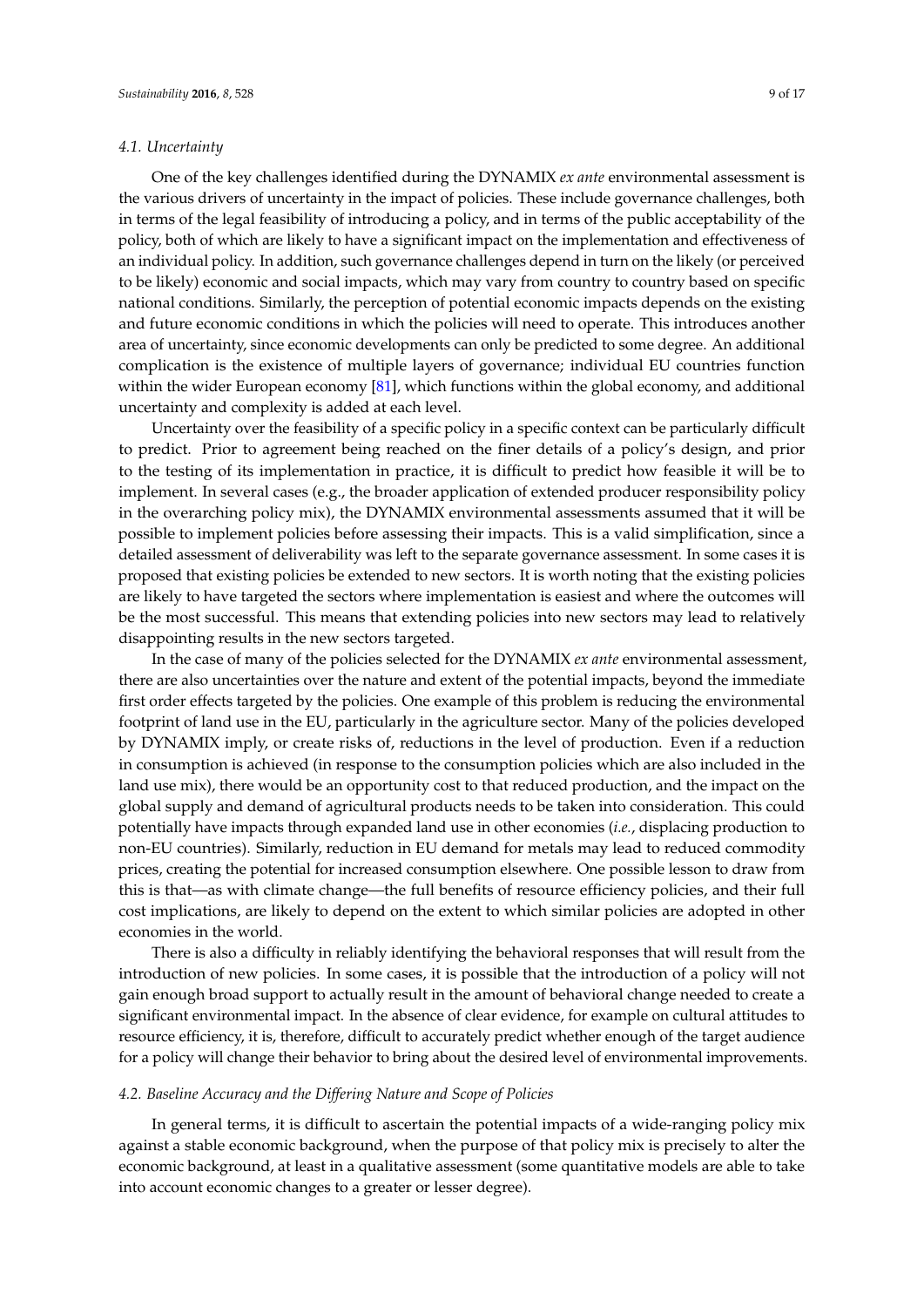The policies selected for the DYNAMIX *ex ante* environmental assessment vary in their nature, and in particular in their scope. Some of the policies are particularly targeted at specific products, for example boosting extended producer responsibility for products where it is already applied (e.g., waste electrical and electronic equipment, end-of-life vehicles, packaging, and batteries) and extending it to other product groups (e.g., tires, graphic paper, waste oils, children's toys and construction materials). Other policies are aimed at specific sectors, for example applying VAT to meat products. Still others have a broader, in some cases economy-wide, scope, such as taxes on landfill and incineration. It is difficult—and perhaps not even desirable in this, case given these differences in scope—to attempt a direct comparison of the potential impacts of policies that have such varying levels of ambition and potential magnitudes of impact on economic activity.

In some cases, it is also difficult to establish a reasonably fixed baseline to use to ascertain the impacts of the individual policies within a policy mix. Baselines can be established in various ways, for example attempting to include the impacts of other policies within the mix in the baseline-setting (which is likely to add to the uncertainty of the baseline), or focusing only on the status quo with regards to the target product or economic sector of the policy being assessed. Various assumptions are also necessary to undertake an assessment, for example assumptions on whether the policy will be successfully and fully implemented. Within the DYNAMIX qualitative environmental assessment, a pragmatic approach was taken to the establishment of the baseline for assessing each policy. In cases where a policy was focused on a particular product or sector, the baseline was typically taken as only that product or sector, whereas for policies that could impact upon the wider economy, the baseline was broader. In addition, it was typically assumed that the policy would be successfully and fully implemented, reaching all of its stated targets and objectives. It should be noted that in reality, this is rather unlikely to be the case.

When policy implementation is likely to create significant impacts outside the EU, it can be significantly more difficult to identify, assess, and value such impacts. This is particularly true for European resource flows, including those covered by the DYNAMIX project, as they are often dependent on third country inputs. Examples include the land use implications of policies leading to improved environmental performance but reduced productivity on EU farmed land—which, in the absence of a simultaneous reduction in EU consumption, creates pressures for increased production (and environmental cost, including deforestation) elsewhere. Likewise, resource efficiencies in one sector may provoke inefficiencies in other sectors, for example where competition for substitute resources increases. For these reasons, there is a need to apply pragmatism when defining boundaries, as well as in determining the attention which should be given to environmental impacts outside the system under analysis (such as those outside the EU Member States). On the issue of extra-EU impacts, whilst the DYNAMIX assessments focused mainly on European markets, where impacts outside of the EU were identified, the approach taken was to note their potential to mitigate the environmental benefits experienced within the EU; although the extent of that mitigation could not be identified. This approach naturally added some limitations and uncertainties to the assessments, as more often than not markets and environmental impacts are transboundary and interrelated. Further work to develop mechanisms for reliably estimating the short-run and long-run impact of such extra-EU impacts would be valuable.

#### *4.3. Flexibility of Policy*

One response to the problems of uncertainty identified above is to build a degree of flexibility into policies and policy mixes, to ensure they can be flexible to a range of responses. In this way, policies can recognize, and to some extent take into account, both the difficulty of predicting behavioral responses and the reality of the democratic process. Similarly, in order for absolute decoupling to be achieved resource use must decline irrespective of the growth rate of the economy [\[29\]](#page-13-18). This means that, for growing economies or sectors, resource productivity must increase at least at the same rate. The future state of markets is difficult to anticipate, and dependent on variables beyond the policy mix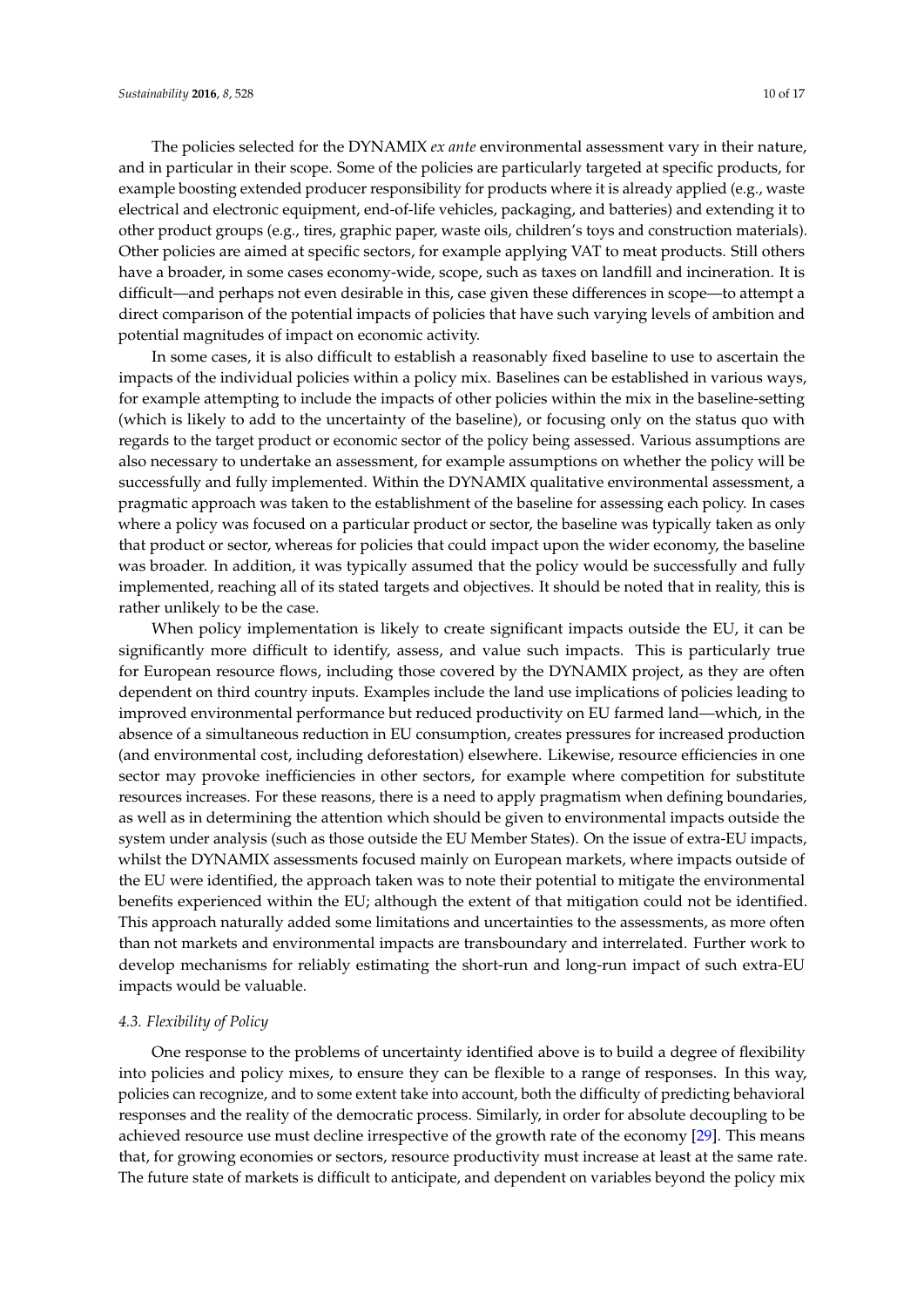itself. There is a risk that during periods of economic downturn (such as the major global financial crisis in 2008), reduced output can be confused with decoupling. Consequently, policy mixes must integrate some degree of flexibility from the onset in order to respond to external signals.

Each of the DYNAMIX policy mixes has some elements designed to have an immediate impact, and others designed to ensure a gradual change in attitudes, taking a pragmatic approach to the challenge of developing the range of policies needed to secure a sufficient shift in resource efficiency. Other policies are capable of being progressively made more ambitious, to allow them to respond to greater political feasibility when it comes about.

One disadvantage of allowing flexibility in approaches, however, is that it makes it more difficult for the private sector to predict what is likely to be required in terms of innovation within products and processes. Consideration is therefore needed in many cases as to whether a clear direction of travel can be indicated, for example through over-arching policy statements, or by enshrining specific resource use objectives in legislation.

#### *4.4. Volume (Quantity) Control*

Perhaps the most significant challenge for addressing resource efficiency and the need to live within planetary limits via policy mixes is the difficulty of developing mechanisms to manage the volume of resource consumption. Environmental policy is largely built around mechanisms to control quality, such as minimum requirements for the safety and environmental impact of products, or controls on the emissions from production facilities.

Whilst volume control instruments have been developed in some areas (for example the EU Emissions Trading System for greenhouse gas emissions and the National Emissions Ceilings Directive), it has only been possible so far where governments are able to both monitor and exercise regulatory control. In effect, these are volume control instruments that have been added to existing mechanisms for quality control. It is much more challenging to design constraints on the overall volume of raw materials and other resources used in the economy, since this implies a significantly greater degree of government influence over the inputs to production processes. Furthermore, placing absolute limits on markets is highly controversial and arguably conflicts with existing overarching socio-economic priorities to generate economic growth. Many recognize existing contradictions and difficulties of ongoing political objectives for economic growth within a planet of finite resources and already stressed environmental thresholds [\[34,](#page-13-17)[82,](#page-16-5)[83\]](#page-16-6).

Exploration of new options for volume control policies would therefore be useful. These could for example be based on monitoring of resource use, with pre-identified indicative trajectories consistent with resource efficiency, or with triggers set in legislation for the introduction of more constraining policies or higher taxes if particular levels of resource use intensity are crossed.

#### <span id="page-10-0"></span>**5. Conclusions and Lessons for Policy-Makers**

Following the qualitative environmental assessments undertaken within DYNAMIX, several conclusions can be drawn with regards to lessons for policy-makers and areas for additional research in the future.

A purely programmatic approach to future policy development is unlikely to be sufficiently responsive to medium-term changes in the underlying economy, cultural attitudes, political acceptability, and technological feasibility that will affect the implementation of the various policies proposed. On the other hand, a more flexible approach runs the risk of failing to provide adequately reliable signals to private operators to predict what is likely to be required in terms of innovation within products and processes. This may mean they are reluctant to take the actions that are necessary, from the policy-makers' point of view, to achieve the desired environmental outcomes of the policies. It can, therefore, be recommended that a focus be placed on creating the conditions for culture and behavior change, for example by rewarding positive innovations and penalizing inefficient uses of resources. This, accompanied by clear principles, for example in over-arching policy statements or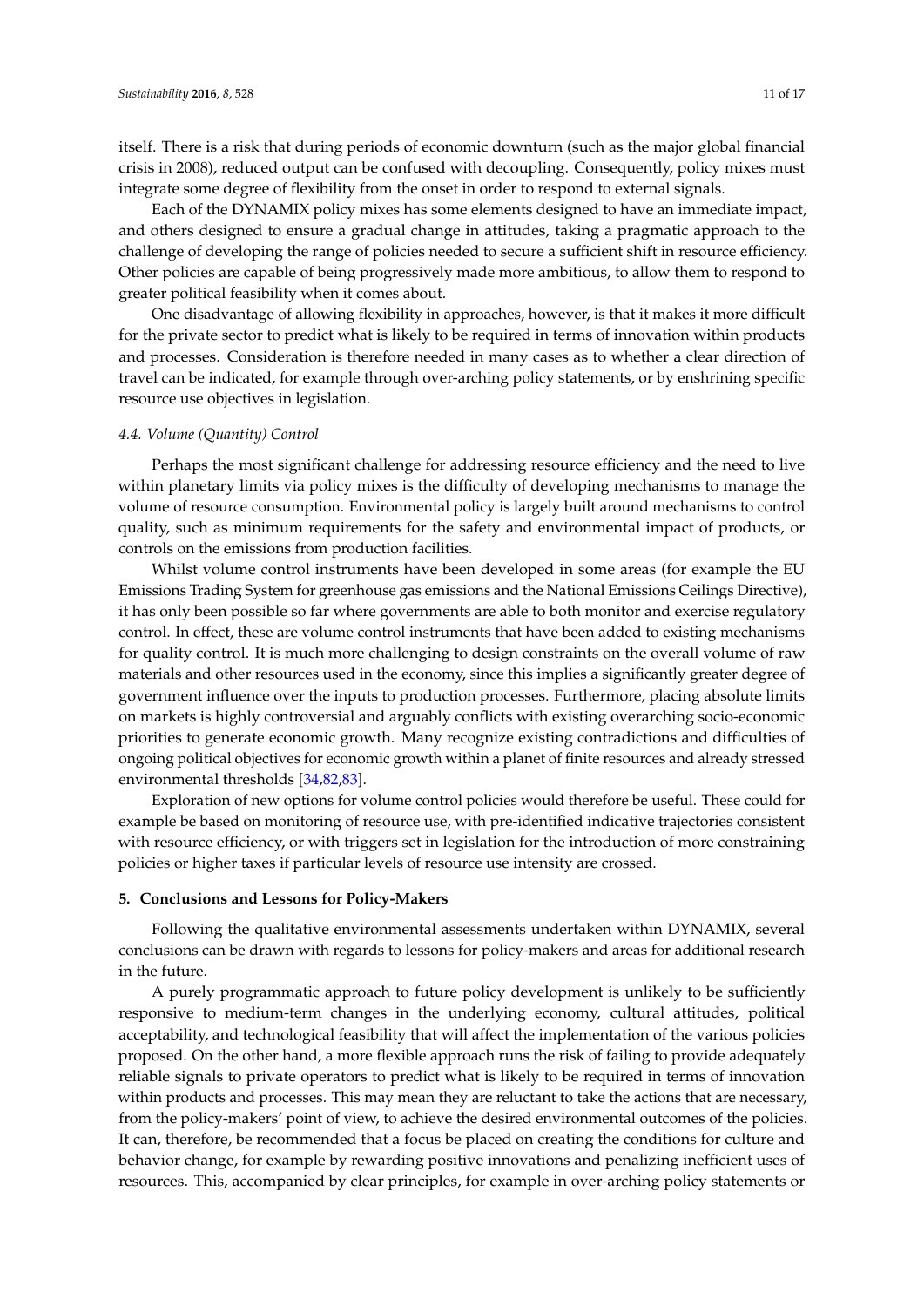through enshrining specific policy objectives for resource use in legislation, could provide clarity of direction and give the policies the best possible chance of achieving their environmental goals.

Since policies that attempt to control volumes (e.g., volumes of material extraction or production) are currently rather limited, it could be useful to examine additional options for approaches to volume control policies. These could, for example, be based on monitoring of resource use with appropriate indicators, accompanied by indicative trajectories that are consistent with resource efficiency and are identified in advance. Another option would be to include triggers in legislation (which would be activated if measures of resource use or other key indicators exceeded a pre-defined level) that would then lead to the introduction of more constraining policies, or higher levels of resource taxes.

Future assessments of the environmental impacts of policies should, as far as possible, aim for a greater level of consistency between the approaches taken in assessing policies, in particular with regards to clarifying how baselines should be developed, and attempting to achieve similar approaches in assessing the magnitude of impacts (for example, whether impacts should be assessed on the basis of the limited number of products affected by a policy, on a wider sectoral basis, or on the economy as a whole). The main value of the DYNAMIX *ex ante* assessments lies in the detailed information they provide in relation to each policy; future assessments, in particular assessments of policies that are already in their implementation phase, could perhaps provide more robust comparisons between the impacts of various policies and policy mixes. The scaling of both the required resource productivity and environmental impacts in relation to wider global objectives is critical to implementing adequate policies for decoupling.

The accuracy of environmental policy assessments can also be improved by taking into consideration other issues affecting the conditions for implementation of the policy mixes. Implementation is dependent, to some extent, on securing a greater degree of public acceptability and political feasibility of the policy option being considered. In some cases, the overall mix of policies may be as important, if not more so, than the individual policies within the mix. Some policies may be either a necessary precursor to, or likely to contribute significantly to the success of, other policy options, so in some cases it will be useful to identify the sequence of policies that is likely to be most effective in delivering the full advantages of the mix. In addition, measures to mitigate potentially negative economic, social, or public acceptability impacts can help to ensure the successful implementation of policies, and therefore to ensure the best possible environmental outcomes from those policies.

Finally, it may also be valuable to consider whether responses are available to some of the general assessment issues identified above (uncertainty; the need for flexibility; and the challenge of achieving volume control), and to consider whether significantly different outcomes are likely in the event of other economies outside the EU either pursuing, or failing to pursue, similar policy approaches. With this in mind, it would be valuable to carry out additional work to develop mechanisms for reliable estimates of the short-term and long-term impact of environmental impacts outside the EU that result from EU policies.

**Acknowledgments:** In addition to an extensive additional literature review, this article draws on a report prepared within the context of the EU 7th Framework Programme-funded project DYNAMIX (grant agreement No. 308674). That report draws in turn upon the *ex ante* qualitative environmental assessment of 21 proposed policies, designed within the DYNAMIX project and grouped within three broad policy mixes, which address the use of various natural resources and the related environmental impacts. The analysis presented here considers in particular the qualitative environmental assessments undertaken by two of the authors (Emma Watkins and Martin Nesbit of the Institute for European Environmental Policy) and Steve Harris at IVL Swedish Environmental Research Institute. In addition, the authors would like to thank the following people for their important contributions to designing the various individual policies which have been assessed: Tomas Ekvall and Maria Elander of IVL Swedish Environmental Research Institute; Adrian Tan and Mary Ann Kong of BIO Intelligence Service; Katharina Umpfenbach, Martin Hirschnitz-Garbers, Christian Hudson and Stephanie Wunder of Ecologic Institute; Martin Nesbit, Clunie Keenleyside, Evelyn Underwood, Daniela Russi, Graham Tucker, Sirini Withana, Alexandru Ghiurca, Leonardo Mazza, Paolo Razzini of the Institute for European Environmental Policy; Martha Bicket and Robin Vanner of Policy Studies Institute; Andrea Bigano and Fabio Eboli of FEEM; and Jan Gaska and Aleksander Sniegocki of WISE Institute.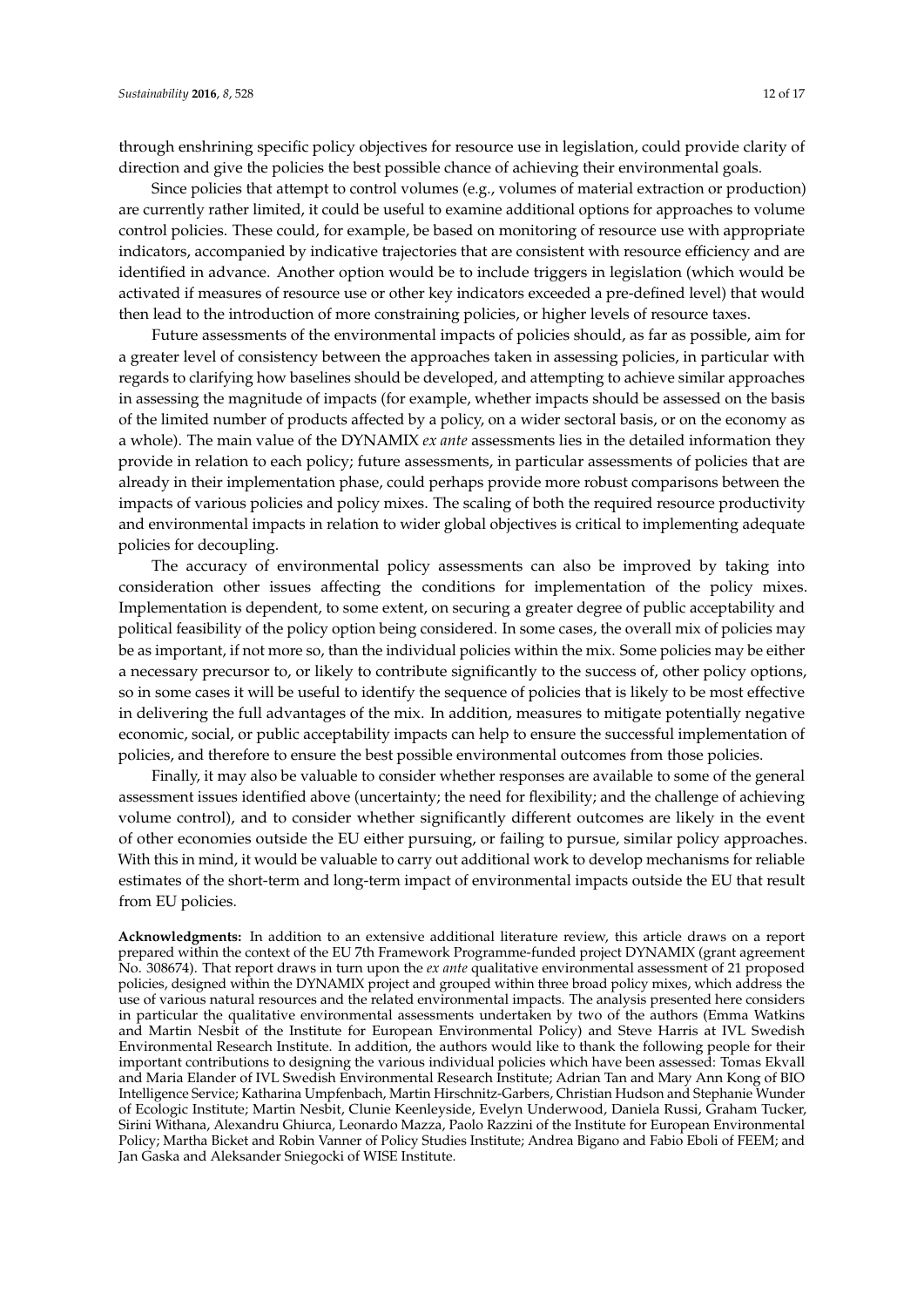**Author Contributions:** Emma Watkins and Martin Nesbit carried out many of the qualitative environmental assessments upon which this article is based; Emma Watkins, Patrick ten Brink, Jean-Pierre Schweitzer and Lucile Rogissart wrote this article; and Martin Nesbit provided additional inputs and review of the article.

**Conflicts of Interest:** The authors declare no conflict of interest.

## **Abbreviations**

The following abbreviations are used in this manuscript:

| BaU                  | business as usual                                                          |
|----------------------|----------------------------------------------------------------------------|
| CAP                  | Common Agricultural Policy                                                 |
| <b>DYNAMIX</b>       | DYNAmic policy MIXes for absolute decoupling of environmental impact of EU |
|                      | resource use from economic growth                                          |
| <b>EPR</b>           | extended producer responsibility                                           |
| EU                   | European Union                                                             |
| GHG emissions        | Greenhouse gas emissions                                                   |
| LULUCF               | Land Use, Land Use Change and Forestry                                     |
| <b>NEC</b> Directive | National Emissions Ceiling Directive                                       |
| R and D              | research and development                                                   |
| <b>VAT</b>           | value added tax                                                            |
|                      |                                                                            |

## **References**

- <span id="page-12-0"></span>1. Schaffartzik, A.; Mayer, A.; Gingrich, S.; Eisenmenger, N.; Loy, C.; Krausmann, F. The global metabolic transition: Regional patterns and trends of global material flows, 1950–2010. *Glob. Environ. Chang.* **2014**, *26*, 87–97. [\[CrossRef\]](http://dx.doi.org/10.1016/j.gloenvcha.2014.03.013) [\[PubMed\]](http://www.ncbi.nlm.nih.gov/pubmed/25844026)
- <span id="page-12-1"></span>2. Steffen, W.; Richardson, K.; Rockström, J.; Cornell, E.S.; Fetzer, I.; Bennett, M.E.; Biggs, R.; Carpenter, R.S.; de Vries, W.; de Wit, A.C.; *et al.* Planetary boundaries: Guiding human development on a changing planet. *Science* **2015**. [\[CrossRef\]](http://dx.doi.org/10.1126/science.1259855) [\[PubMed\]](http://www.ncbi.nlm.nih.gov/pubmed/25592418)
- <span id="page-12-2"></span>3. IPCC. Climate Change 2014—Impacts Adaptation, and Vulnerability, Part A—Natural and Managed Resources and Systems, and Their Uses, 2014. Available online: <http://www.ipcc.ch/report/ar5/wg2/> (accessed on 1 April 2016).
- <span id="page-12-3"></span>4. Schandl, H.; Hatfield-Dodds, S.; Wiedmann, T.; Geschke, A.; Cai, Y.; West, J.; Newth, D.; Baynes, T.; Lenzen, M.; Owen, A. Decoupling global environmental pressure and economic growth: Scenarios for energy use, materials use and carbon emissions. *J. Clean. Prod.* **2015**. [\[CrossRef\]](http://dx.doi.org/10.1016/j.jclepro.2015.06.100)
- <span id="page-12-4"></span>5. Behrens, A.; Giljum, S.; Kovanda, J.; Niza, S. The material basis of the global economy Worldwide patterns of natural resource extraction and their implications for sustainable resource use policies. *Ecol. Econ.* **2007**, *64*, 444–453. [\[CrossRef\]](http://dx.doi.org/10.1016/j.ecolecon.2007.02.034)
- <span id="page-12-5"></span>6. Mazzanti, M.; Zoboli, R. Waste generation, waste disposal and policy effectiveness, Evidence on decoupling from the European Union. *Resour. Conser. Recycl.* **2008**, *52*, 1221–1234. [\[CrossRef\]](http://dx.doi.org/10.1016/j.resconrec.2008.07.003)
- <span id="page-12-6"></span>7. Andersen, F.M.; Larsen, H.; Skovgaard, M.; Moll, S.; Isoard, S. A European model for waste and material flows. *Resour. Conser. Recycl.* **2007**, *49*, 421–435. [\[CrossRef\]](http://dx.doi.org/10.1016/j.resconrec.2006.05.011)
- <span id="page-12-10"></span>8. Giljum, S.; Behrens, A.; Hinterberger, F.; Lutz, C.; Meyer, B. Modelling scenarios towards a sustainable use of natural resources in Europe. *Environ. Sci. Policy* **2008**, *11*, 204–216. [\[CrossRef\]](http://dx.doi.org/10.1016/j.envsci.2007.07.005)
- <span id="page-12-7"></span>9. Bringezu, S.; Schütz, H.; Steger, S.; Baudisch, J. International comparison of resource use and its relation to economic growth: The development of total material requirement, direct material inputs and hidden flows and the structure of TMR. *Ecol. Econ.* **2004**, *51*, 97–124. [\[CrossRef\]](http://dx.doi.org/10.1016/j.ecolecon.2004.04.010)
- <span id="page-12-8"></span>10. Sverdrup, H.U.; Ragnarsdottir, V.K.; Koca, D. An assessment of metal supply sustainability as an input to policy: Security of supply extraction rates, stocks-in-use, recycling, and risk of scarcity. *J. Clean. Prod.* **2015**. [\[CrossRef\]](http://dx.doi.org/10.1016/j.jclepro.2015.06.085)
- <span id="page-12-9"></span>11. Sterner, T. *Policy Instruments for Environmental and Natural Resource Management*; Resources for the Future: Washington, DC, USA, 2003.
- 12. Sterner, T. *Policy Instruments for Environmental and Natural Resource Management*; Resources for the Future: Washington, DC, USA, 2010.
- 13. TEEB. *The Economics of Ecosystems and Biodiversity in National and International Policy Making*; ten Brink, P., Ed.; Earthscan: London, UK, 2011.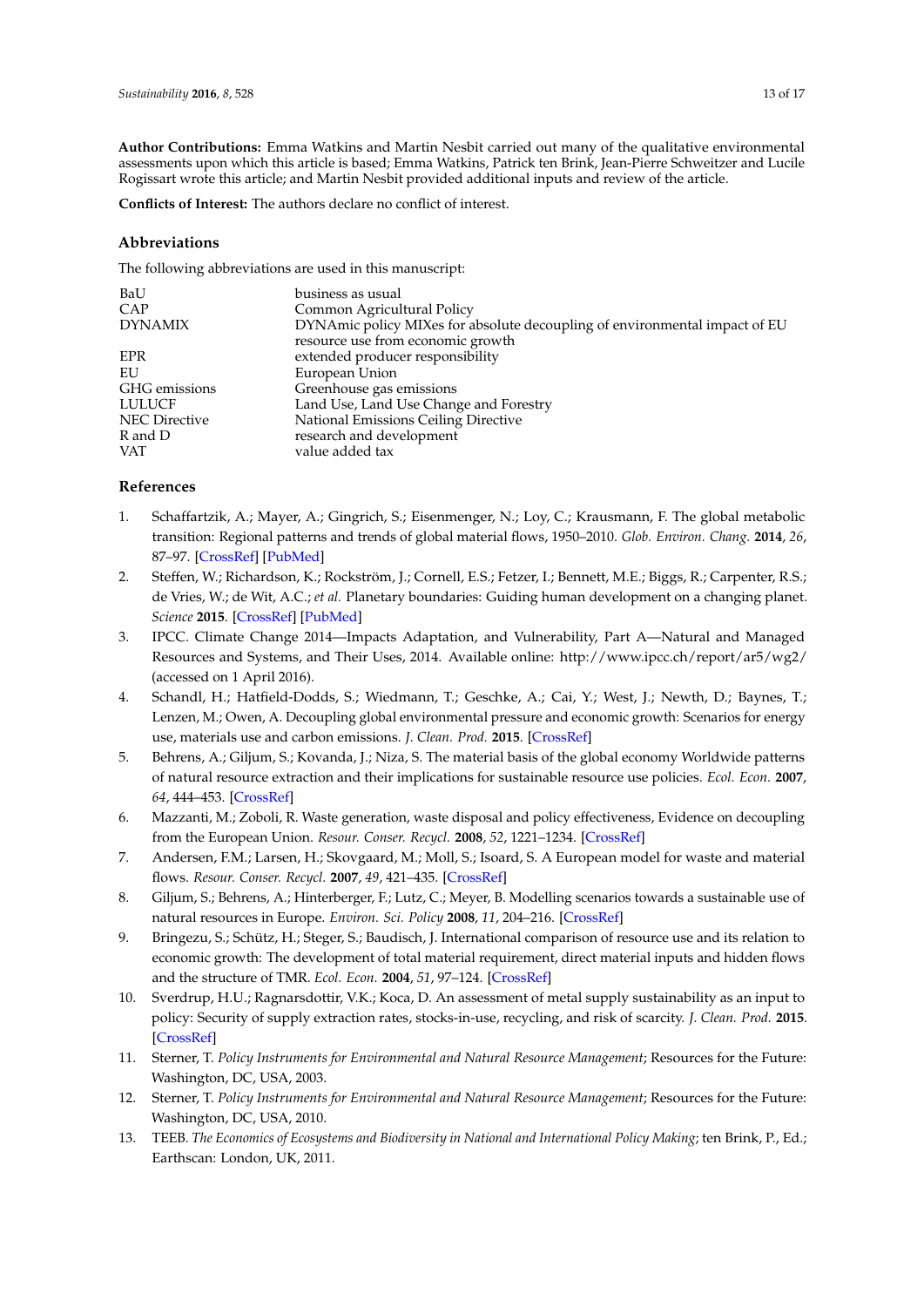- <span id="page-13-0"></span>14. Ten Brink, P.; Mazza, L.; Badura, T.; Kettunen, M.; Withana, S. Governance of the Transition to a Green Economy—Responding to the Values of Nature. In *Handbook on the Economics of Biodiversity and Ecosystem Services*; Nunes, P., Kumar, P., Dedeurwaerdere, T., Eds.; Edward Elgar: Cheltenham, UK; Northampton, MA, USA, 2014.
- <span id="page-13-1"></span>15. Giljum, S.; Hinterberger, F.; Kovanda, J. Environmental governance in the European Union: Strategies and instruments for absolute decoupling. *Int. J. Sustain. Dev.* **2005**, *8*, 31–46. [\[CrossRef\]](http://dx.doi.org/10.1504/IJSD.2005.007373)
- 16. Daly, H. *Steady-State Economics: Second Edition with New Essays*; Island Press: Washington, DC, USA, 1991.
- <span id="page-13-2"></span>17. Jackson, T. *Prosperity without Growth: Economics for a Finite Planet*; Earthscan: London, UK, 2009.
- <span id="page-13-3"></span>18. Conte Grand, M. Carbon emission targets and decoupling indicators. *Ecol. Indic.* **2016**, *67*, 649–656. [\[CrossRef\]](http://dx.doi.org/10.1016/j.ecolind.2016.03.042)
- <span id="page-13-4"></span>19. Fedrigo-Fazio, D.; Mazza, L.; ten Brink, P.; Watkins, E. Comparative Analysis of Policy Mixes, Addressing Natural Resources. Learning from Real World Experiences. DYNAMIX, 2014. Available online: [http:](http://dynamix-project.eu/sites/default/files/D.3.2.%20Comparative_Assessment_final_public.pdf) [//dynamix-project.eu/sites/default/files/D.3.2.%20Comparative\\_Assessment\\_final\\_public.pdf](http://dynamix-project.eu/sites/default/files/D.3.2.%20Comparative_Assessment_final_public.pdf) (accessed on 1 June 2016).
- <span id="page-13-5"></span>20. Umpfenbach, K. *How Will We Know if Absolute Decoupling Has Been Achieved? Common Approach for DYNAMIX*; Ecologic Institute: Berlin, Germany, 2013.
- <span id="page-13-6"></span>21. Haas, W.; Krausmann, F.; Wiedenhofer, D.; Heinz, M. How Circular is the Global Economy? *J. Ind. Ecol.* **2015**, *19*, 765–777. [\[CrossRef\]](http://dx.doi.org/10.1111/jiec.12244)
- <span id="page-13-7"></span>22. Giljum, S.; Burger, E.; Hinterberger, F.; Lutter, S.; Bruckner, M. A comprehensive set of resource use indicators from the micro to the macro level. *Resour. Conser. Recycl.* **2011**, *55*, 300–308. [\[CrossRef\]](http://dx.doi.org/10.1016/j.resconrec.2010.09.009)
- <span id="page-13-8"></span>23. Van der Voet, E.; van Oers, L.; Moll, S.; Schütz, H.; Bringezu, S.; de Bruyn, S.; Sevenster, M.; Warringa, G. Policy Review on Decoupling: Development of Indicators to Assess Decoupling of Economic Development and Environmental Pressure in the EU-25 and AC-3 Countries, 2005. Available online: [http://ec.europa.eu/](http://ec.europa.eu/environment/natres/pdf/fin_rep_natres.pdf) [environment/natres/pdf/fin\\_rep\\_natres.pdf](http://ec.europa.eu/environment/natres/pdf/fin_rep_natres.pdf) (accessed on 1 June 2016).
- <span id="page-13-9"></span>24. Best, A.; Giljum, S.; Simmons, C.; Blobel, D.; Lewis, K.; Hammer, M.; Cavalieri, S.; Lutter, S.; Maguire, C. Potential of the Ecological Footprint for Monitoring Environmental Impacts from Natural Resource Use: Analysis of the Potential of the Ecological Footprint and Related Assessment Tools for Use in the EU's Thematic Strategy on the Sustainable Use of Natural Resources. Report to the European Commission, DG Environment, 2008. Available online: <http://ec.europa.eu/environment/natres/pdf/footprint.pdf> (accessed on 1 June 2016).
- <span id="page-13-10"></span>25. European Commission. *A European Strategy for a Smart Sustainable Inclusive Growth*; European Commission: Brussels, Belgium, 2010.
- 26. European Commission. *A Resource Efficient Europe—Flagship Initiative under the Europe 2020 Strategy*; European Commission: Brussels, Belgium, 2011.
- <span id="page-13-11"></span>27. EESC. Proposal for a Decision of the European Parliament and of the Council on a General Union Environment Action Programme to 2020 "Living Well, within the Limits of our Planet. Brussels, Belgium, 2013. Available online: [http://www.patt.gov.gr/site/attachments2/8860\\_11\\_KREMLIS\\_EN.pdf](http://www.patt.gov.gr/site/attachments2/8860_11_KREMLIS_EN.pdf) (accessed on 1 June 2016).
- <span id="page-13-12"></span>28. OECD. Environmental Strategy for the First Decade of the 21st Century, 2001. Available online: [https:](https://www.oecd.org/env/indicators-modelling-outlooks/1863539.pdf) [//www.oecd.org/env/indicators-modelling-outlooks/1863539.pdf](https://www.oecd.org/env/indicators-modelling-outlooks/1863539.pdf) (accessed on 1 June 2016).
- <span id="page-13-18"></span>29. Fischer-Kowalski, M.; Swilling, M.; von Weizsäcker, E.; Ren, Y.; Moriguchi, Y.; Crane, W.; Krausmann, F.; Eisenmenger, N.; Giljum, S.; Hennicke, P.; *et al. Decoupling Natural Resource Use and Environmental Impacts from Economic Growth*; United Nations Environment Programme: Geneva, Switzerland, 2011.
- <span id="page-13-13"></span>30. Convention on Biological Diversity (CBD) Secretariat. *Global Biodiversity Outlook 4*; Secretariat of the Convention on Biological Diversity: Montréal, QC, Canada, 2014; p. 155.
- <span id="page-13-14"></span>31. Bahn-Walkowiak, B.; Steger, S. Resource Targets in Europe and Worldwide: An Overview. *Resources* **2015**, *4*, 597–620. [\[CrossRef\]](http://dx.doi.org/10.3390/resources4030597)
- <span id="page-13-15"></span>32. Allwood, J.M.; Ashby, F.M.; Gutowski, G.T.; Worrell, E. Material efficiency: A white paper. *Resour. Conser. Recycl.* **2011**, *55*, 362–381. [\[CrossRef\]](http://dx.doi.org/10.1016/j.resconrec.2010.11.002)
- <span id="page-13-16"></span>33. Loorbach, D. Transition Management for Sustainable Development: A Prescriptive, Complexity-Based Governance Framework. *Governance* **2010**, *23*, 161–183. [\[CrossRef\]](http://dx.doi.org/10.1111/j.1468-0491.2009.01471.x)
- <span id="page-13-17"></span>34. Pearce, D.W.; Turner, R.K. *Economics of Natural Resources and the Environment*; Harvester Wheatsheaf: New York, NY, USA, 1990.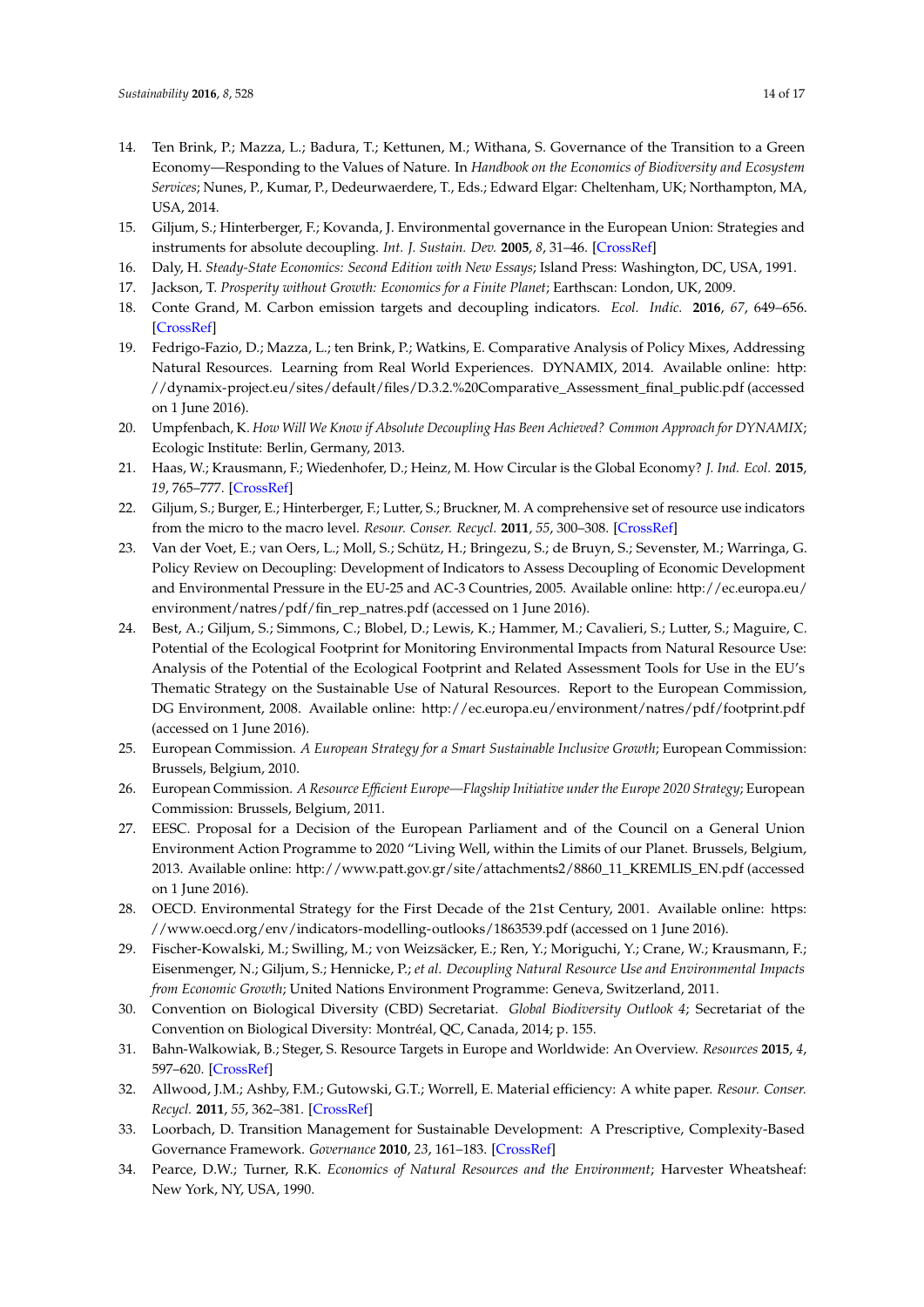- <span id="page-14-0"></span>35. Ekvall, T.; Elander, M.; Umpfenbach, K.; Hirschnitz-Garbers, M.; Hudson, C.; Wunder, S.; Nesbit, M.; Keenleyside, C.; Mazza, L.; Russi, D.; *et al.* Development of DYNAMIX Policy Mixes, 2015. Available online: [http://dynamix-project.eu/sites/default/files/D4.2\\_Revised\\_March24th2016\\_0.pdf](http://dynamix-project.eu/sites/default/files/D4.2_Revised_March24th2016_0.pdf) (accessed on 1 June 2016).
- <span id="page-14-1"></span>36. Nesbit, M.; Watkins, E.; Harris, S. *Environmental Assessment of DYNAMIX Policy Mixes*; Institute for European Environmental Policy: London, UK, 2015.
- <span id="page-14-2"></span>37. Tscherning, K.; König, H.; Schößer, B.; Helming, K.; Sieber, S. Ex ante Impact Assessments (IA) in the European Commission—An overview. In *Sustainability Impact Assessment of Land Use Changes*; Helming, K., Pérez-Soba, M., Tabbush, P., Eds.; Springer: Berlin, Germany, 2008; pp. 17–33.
- <span id="page-14-3"></span>38. Helming, K.; Diehl, K.; Kuhlman, T.; Jansson, T.; Verburg, H.P.; Bakker, M.; Perez-Soba, M.; Jones, L.; Verkerk, J.P.; Tabbush, P.; *et al.* Ex Ante Impact Assessment of Policies Affecting Land Use, Part B: Application of the Analytical Framework. *Ecol. Soc.* **2011**, *16*, Article 29.
- <span id="page-14-4"></span>39. Helming, K.; Tscherning, K.; König, B.; Sieber, S.; Wiggering, H.; Kuhlman, T.; Wascher, D.; Perez-Soba, M.; Smeets, P.; Tabbush, P.; *et al.* Ex ante impact assessment of land use changes in European regions—The SENSOR approach. In *Sustainability Impact Assessment of Land Use Changes*; Springer: Berlin, Germany, 2008; pp. 77–105.
- <span id="page-14-5"></span>40. Hinzmann, M. A Policy Mix Aimed at Reducing Impacts of Agricultural Production and Consumption—Synthesis of Potential Impacts. DYNAMIX project, Issue 2. 2016. Available online: [http:](http://dynamix-project.eu/sites/default/files/Dynamix%20Policyfield_roadmap_land_230316_0.pdf) [//dynamix-project.eu/sites/default/files/Dynamix%20Policyfield\\_roadmap\\_land\\_230316\\_0.pdf](http://dynamix-project.eu/sites/default/files/Dynamix%20Policyfield_roadmap_land_230316_0.pdf) (accessed on 1 June 2016).
- <span id="page-14-6"></span>41. Langsdorf, S. A Policy Mix for Dematerialisation: Assessing instruments for Metal and Materials Use Reduction. DYNAMIX Policy Report Issue No. 3, 2016. Available online: [http://dynamix-project.eu/sites/](http://dynamix-project.eu/sites/default/files/Dynamix%20Policyfield_roadmap__metals_16-02-12-final.pdf) [default/files/Dynamix%20Policyfield\\_roadmap\\_\\_metals\\_16-02-12-final.pdf](http://dynamix-project.eu/sites/default/files/Dynamix%20Policyfield_roadmap__metals_16-02-12-final.pdf) (accessed on 1 June 2016).
- <span id="page-14-7"></span>42. Hirschnitz-Garbers, M. An Overarching Policy Mix for Fostering Sustainable Consumption and Production—Synthesis of Potential Impacts. DYNAMIX project, Issue 3, 2016. Available online: [http:](http://dynamix-project.eu/sites/default/files/DYNAMIX_synthesis%20report_230316.pdf) [//dynamix-project.eu/sites/default/files/DYNAMIX\\_synthesis%20report\\_230316.pdf](http://dynamix-project.eu/sites/default/files/DYNAMIX_synthesis%20report_230316.pdf) (accessed on 1 June 2016).
- <span id="page-14-8"></span>43. DYNAMIX. Project Website: Results. Available online: <http://dynamix-project.eu/results> (accessed on 1 June 2016).
- <span id="page-14-9"></span>44. Gerber, P.J.; Steinfeld, H.; Henderson, B.; Mottet, A.; Opio, C.; Dijkman, J.; Falcucci, A.; Tempio, G. *Tackling Climate Change through Livestock—A Global Assessment of Emissions and Mitigation Opportunities*; Food and Agriculture Organization of the United Nations (FAO): Rome, Italy, 2013; p. 24.
- <span id="page-14-10"></span>45. Gerbens-Leenes, P.W.; Mekonnen, M.M.; Hoekstra, A.Y. The water footprint of poultry, pork and beef: A comparative study in different countries and production systems. *Water Resour. Ind.* **2013**, *1–2*, 25–36. [\[CrossRef\]](http://dx.doi.org/10.1016/j.wri.2013.03.001)
- <span id="page-14-11"></span>46. Boucher, D.; Elias, P.; Goodman, L.; May-tobin, C.; Mulik, K.; Roquemore, S. *Grade a Choice? Solutions for Deforestation—Free Meat*; Union of Concerned Scientists: Cambridge, UK, 2012.
- <span id="page-14-12"></span>47. Achard, F.; Eva, H.D.; Mayaux, P.; Stibig, H.-J.; Belward, A. Improved estimates of net carbon emissions from land cover change in the tropics for the 1990s. *Glob. Biogeochem. Cycles* **2004**, *18*. [\[CrossRef\]](http://dx.doi.org/10.1029/2003GB002142)
- <span id="page-14-13"></span>48. Wheater, H.; Evans, E. Land use, water management and future flood risk. *Land Use Policy* **2009**, *26*, 251–264. [\[CrossRef\]](http://dx.doi.org/10.1016/j.landusepol.2009.08.019)
- <span id="page-14-14"></span>49. Reidsma, P.; Tekelenburg, T.; van den Berg, M.; Alkemade, R. Impacts of land-use change on biodiversity: An assessment of agricultural biodiversity in the European Union. *Agric. Ecosyst. Environ.* **2006**, *114*, 86–102. [\[CrossRef\]](http://dx.doi.org/10.1016/j.agee.2005.11.026)
- <span id="page-14-15"></span>50. Sala, O.E.; Chapin, F.S., III; Armesto, J.J.; Berlow, E.; Bloomfield, J.; Dirzo, R.; Huber-Sanwald, E.; Huenneke, L.F.; Jackson, R.B.; Kinzig, A.; *et al.* Global biodiversity scenarios for the year 2100. *Science* **2000**, *287*, 1770–1774. [\[CrossRef\]](http://dx.doi.org/10.1126/science.287.5459.1770) [\[PubMed\]](http://www.ncbi.nlm.nih.gov/pubmed/10710299)
- <span id="page-14-16"></span>51. FAO. How to Feed the World in 2050. Rome 12e19 October 2009. Available online: [http://www.fao.](http://www.fao.org/fileadmin/templates/wsfs/docs/expert_paper/How_to_Feed_the_World_in_2050.pdf) [org/fileadmin/templates/wsfs/docs/expert\\_paper/How\\_to\\_Feed\\_the\\_World\\_in\\_2050.pdf](http://www.fao.org/fileadmin/templates/wsfs/docs/expert_paper/How_to_Feed_the_World_in_2050.pdf) (accessed on 16 May 2016).
- <span id="page-14-17"></span>52. Schaldach, R.; Priess, A.J. Integrated Models of the Land System: A Review of Modelling Approaches on the Regional to Global. *Living Rev. Landsc. Res.* **2008**, *2*. [\[CrossRef\]](http://dx.doi.org/10.12942/lrlr-2008-1)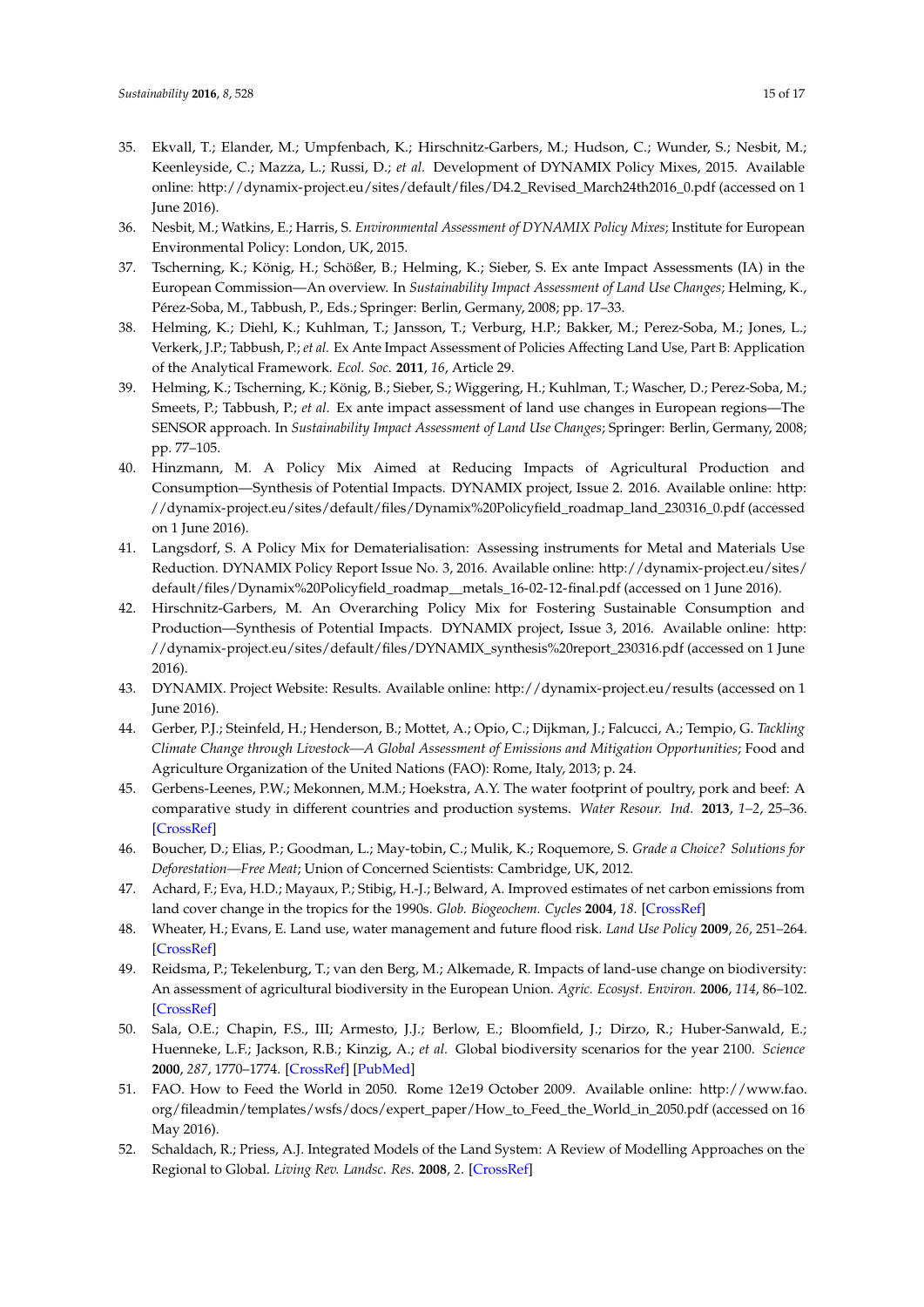- <span id="page-15-0"></span>53. Ewert, F.; van Ittersum, M.K.; Bezlepkina, I.; Therond, O.; Andersen, E.; Belhouchette, H.; Bockstaller, C.; Brouwer, F.; Heckelei, T.; Janssen, S.; *et al.* A methodology for integrated assessment of policy impacts in agriculture. *Environ. Sci. Policy* **2009**, *12*, 546–561. [\[CrossRef\]](http://dx.doi.org/10.1016/j.envsci.2009.02.005)
- <span id="page-15-1"></span>54. Busch, G. Future European agricultural landscapes—What can we learn from existing quantitative land use scenario studies? *Agric. Ecosyst. Environ.* **2006**, *114*, 121–140. [\[CrossRef\]](http://dx.doi.org/10.1016/j.agee.2005.11.007)
- <span id="page-15-6"></span>55. Prins, A.G.; Eickhout, B.; Banse, M.; Meijl, H.; Rienks, W.; Woltjer, G. Global impacts of European agricultural and biofuel policies. *Ecol. Soc.* **2011**, *16*. Article 49.
- <span id="page-15-7"></span>56. Rounsevell, M.D.A.; Reginster, I.; Araujo, M.B.; Carter, T.R.; Dendoncker, N.; Ewert, F.; House, J.I.; Kankaanpää, S.; Leemans, R.; Metzger, M.J.M.; *et al.* A coherent set of future land use change scenarios for Europe. *Agric. Ecosyst. Environ.* **2006**, *114*, 57–68. [\[CrossRef\]](http://dx.doi.org/10.1016/j.agee.2005.11.027)
- <span id="page-15-2"></span>57. Verburg, P.; van Berkel, D.; van Doorn, A.; van Eupen, M.; van den Heiligenberg, H. Trajectories of land use change in Europe: A model based exploration of rural futures. *Landsc. Ecol.* **2010**, *25*, 217–232. [\[CrossRef\]](http://dx.doi.org/10.1007/s10980-009-9347-7)
- <span id="page-15-3"></span>58. Tilman, D.; Balzer, C.; Hill, J.; Befort, L.B. Global food demand and the sustainable intensification of agriculture. *PNAS* **2011**, *108*, 20260–20264. [\[CrossRef\]](http://dx.doi.org/10.1073/pnas.1116437108) [\[PubMed\]](http://www.ncbi.nlm.nih.gov/pubmed/22106295)
- <span id="page-15-4"></span>59. Erb, K.-H.; Lauk, C.; Kastner, T.; Mayer, A.; Theurl, C.M.; Haberl, H. Exploring the biophysical option space for feeding the world without deforestation. *Nat. Commun.* **2016**, *7*, Article 11382. [\[CrossRef\]](http://dx.doi.org/10.1038/ncomms11382) [\[PubMed\]](http://www.ncbi.nlm.nih.gov/pubmed/27092437)
- <span id="page-15-5"></span>60. Verburg, H.P.; Mertz, O.; Erb, K.-H.; Haberl, H.; Wu, W. Land system change and food security: Towards multi-scale land system solutions. *Curr. Opin. Environ. Sustain.* **2013**, *5*, 494–502. [\[CrossRef\]](http://dx.doi.org/10.1016/j.cosust.2013.07.003) [\[PubMed\]](http://www.ncbi.nlm.nih.gov/pubmed/24143158)
- <span id="page-15-8"></span>61. Stevens, C.J.; Dise, B.N.; Mountford, J.O.; Gowing, J.D. Impact of nitrogen deposition on the species richness of grasslands. *Science* **2004**, *303*, 1876–1879. [\[CrossRef\]](http://dx.doi.org/10.1126/science.1094678) [\[PubMed\]](http://www.ncbi.nlm.nih.gov/pubmed/15031507)
- <span id="page-15-9"></span>62. Felzer, B.S.; Cronin, T.; Reilly, M.J.; Melillo, M.J.; Wang, X. Impacts of Ozone on Trees and Crops. *C. R. Geosci.* **2007**, *339*, 784–798. [\[CrossRef\]](http://dx.doi.org/10.1016/j.crte.2007.08.008)
- <span id="page-15-10"></span>63. DEFRA; The Department of Energy and Climate Change (DECC). Anaerobic Digestion Strategy and Action Plan—A commitment to increasing energy from waste through Anaerobic Digestion, 2011. Available online: [https://www.gov.uk/government/uploads/system/uploads/attachment\\_data/file/](https://www.gov.uk/government/uploads/system/uploads/attachment_data/file/69400/anaerobic-digestion-strat-action-plan.pdf) [69400/anaerobic-digestion-strat-action-plan.pdf](https://www.gov.uk/government/uploads/system/uploads/attachment_data/file/69400/anaerobic-digestion-strat-action-plan.pdf) (accessed on 1 June 2016).
- <span id="page-15-11"></span>64. FAO. *Food Wastage Footprint. Impacts on Natural Resources, Summary Report*; FAO: Rome, Italy, 2013.
- <span id="page-15-12"></span>65. Allwood, J.M.; Cullen, J.M.; Milford, R.L. Options for achieving a 50% cut in industrial carbon emissions by 2050. *Environ. Sci. Technol.* **2010**, *44*, 1888–1894. [\[CrossRef\]](http://dx.doi.org/10.1021/es902909k) [\[PubMed\]](http://www.ncbi.nlm.nih.gov/pubmed/20121181)
- <span id="page-15-13"></span>66. Liu, G.; Bangs, C.E.; Müller, D.B. Stock dynamics and emission pathways of the global aluminium cycle. *Nat. Clim. Chang.* **2012**, *3*, 338–342. [\[CrossRef\]](http://dx.doi.org/10.1038/nclimate1698)
- <span id="page-15-14"></span>67. Gordon, R.B.; Bertram, M.; Graedel, T.E. Metal stocks and sustainability. *Proc. Natl Acad. Sci. USA* **2006**, *103*, 1209–1214. [\[CrossRef\]](http://dx.doi.org/10.1073/pnas.0509498103) [\[PubMed\]](http://www.ncbi.nlm.nih.gov/pubmed/16432205)
- <span id="page-15-15"></span>68. McAloone, T.C.; Bey, N.B. *Environmental Improvement through Product Development: A Guide*; Danish Environmental Protection Agency: Copenhagen, Denmark, 2009.
- <span id="page-15-16"></span>69. Turner, A.D.; Williams, D.I.; Kemp, S. Greenhouse gas emission factors for recycling of source-segregated waste materials. *Resour. Conser. Recycl.* **2015**, *105*, 186–197. [\[CrossRef\]](http://dx.doi.org/10.1016/j.resconrec.2015.10.026)
- <span id="page-15-17"></span>70. Shen, L.; Worrell, E.; Patel, K.M. Open-loop recycling: A LCA case study of PET bottle-to-fibre recycling. *Resour. Conser. Recycl.* **2010**, *55*, 34–52. [\[CrossRef\]](http://dx.doi.org/10.1016/j.resconrec.2010.06.014)
- <span id="page-15-18"></span>71. Akenji, L. Consumer scapegoatism and limits to green consumerism. *J. Clean. Prod.* **2013**, *63*, 13–23. [\[CrossRef\]](http://dx.doi.org/10.1016/j.jclepro.2013.05.022)
- <span id="page-15-19"></span>72. Maniates, M. Sustainable Consumption—Three Paradoxes. *GAIA* **2014**, *23*, 201–208. [\[CrossRef\]](http://dx.doi.org/10.14512/gaia.23.S1.8)
- <span id="page-15-20"></span>73. Girod, B.; de Haan, P. GHG reduction potential of changes in consumption patterns and higher quality levels: Evidence from Swiss household consumption survey. *Energy Policy* **2009**, *37*, 5650–5661. [\[CrossRef\]](http://dx.doi.org/10.1016/j.enpol.2009.08.026)
- <span id="page-15-21"></span>74. Girod, B.; van Vuuren, D.P.; Hertwich, E.G. Climate policy through changing consumption choices: Options and obstacles for reducing greenhouse gas emissions. *Glob. Environ. Chang.* **2014**, *25*, 5–15. [\[CrossRef\]](http://dx.doi.org/10.1016/j.gloenvcha.2014.01.004)
- <span id="page-15-22"></span>75. Lorek, S.; Spangenberg, J.H. Sustainable consumption within a sustainable economy—Beyond green growth and green economies. *J. Clean. Prod.* **2014**, *63*, 33–44. [\[CrossRef\]](http://dx.doi.org/10.1016/j.jclepro.2013.08.045)
- <span id="page-15-23"></span>76. Bogaert, S.; Van Acoleyen, M.; Van Tomme, I.; De Smet, L.; Fleet, D.; Salado, R. Study on RoHS and WEEE Directives No. 30-CE-0095296/00-09. Final report for the European Commission, DG Enterprise and industry. 2008. Available online: [http://ec.europa.eu/environment/waste/weee/pdf/rpa\\_study.pdf](http://ec.europa.eu/environment/waste/weee/pdf/rpa_study.pdf) (accessed on 1 June 2016).